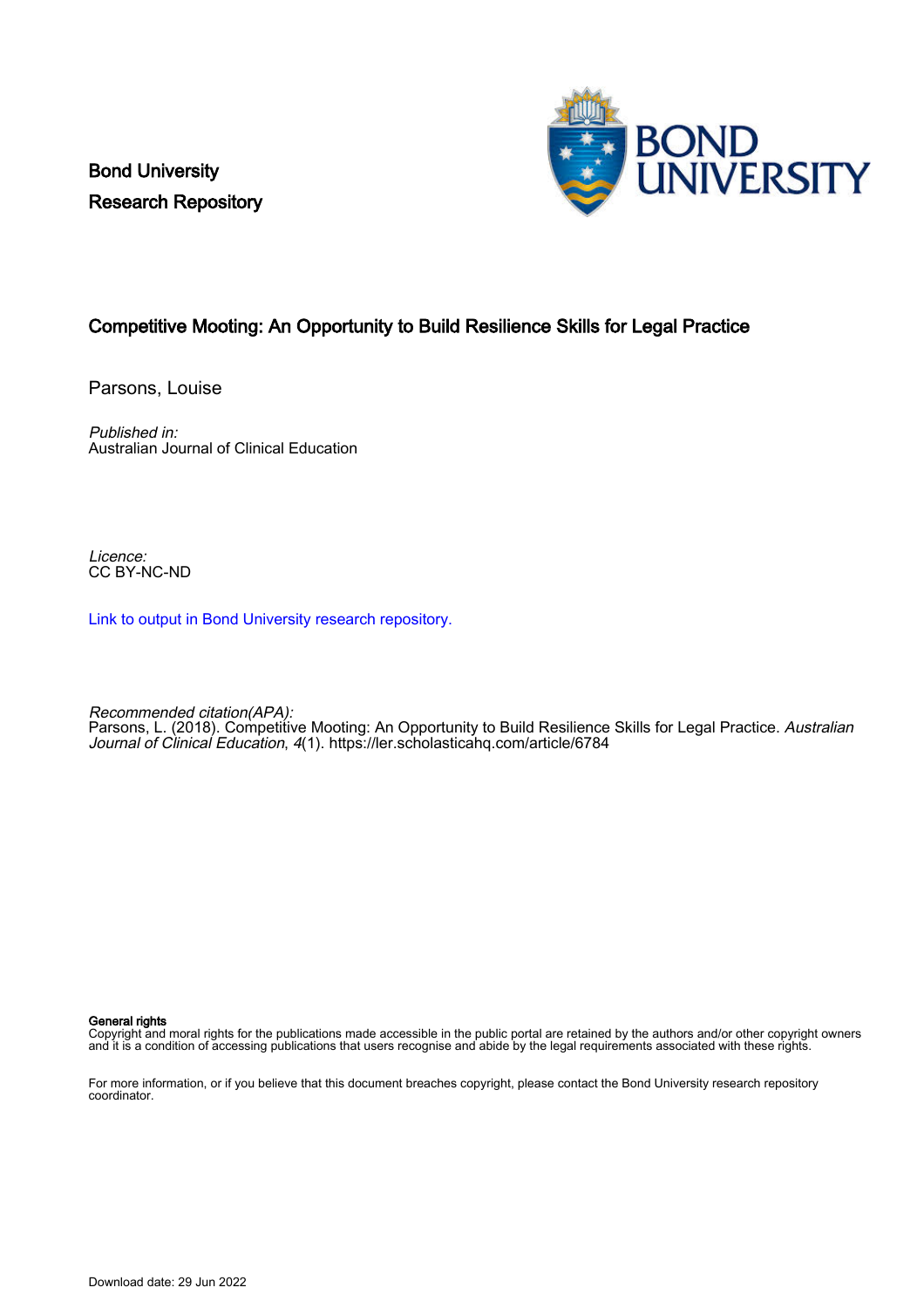$\overline{a}$ 

**Competitive Mooting: An Opportunity to Build Resilience Skills for Legal Practice**

**Louise Parsons**<sup>1</sup>

<sup>&</sup>lt;sup>1</sup> Louise Parsons is Assistant Professor and Director of Mooting at Bond University. She has coached moot teams for more than 10 years, and has coached or co-coached more than 25 moot teams for various competitions (nationally and internationally). She is interested in the pedagogical benefits of competitive mooting as a form of experiential learning. The valuable research assistant work of Lachlan Hopwood in 2017 is most gratefully acknowledged. The two peer reviewers are thanked for their comments.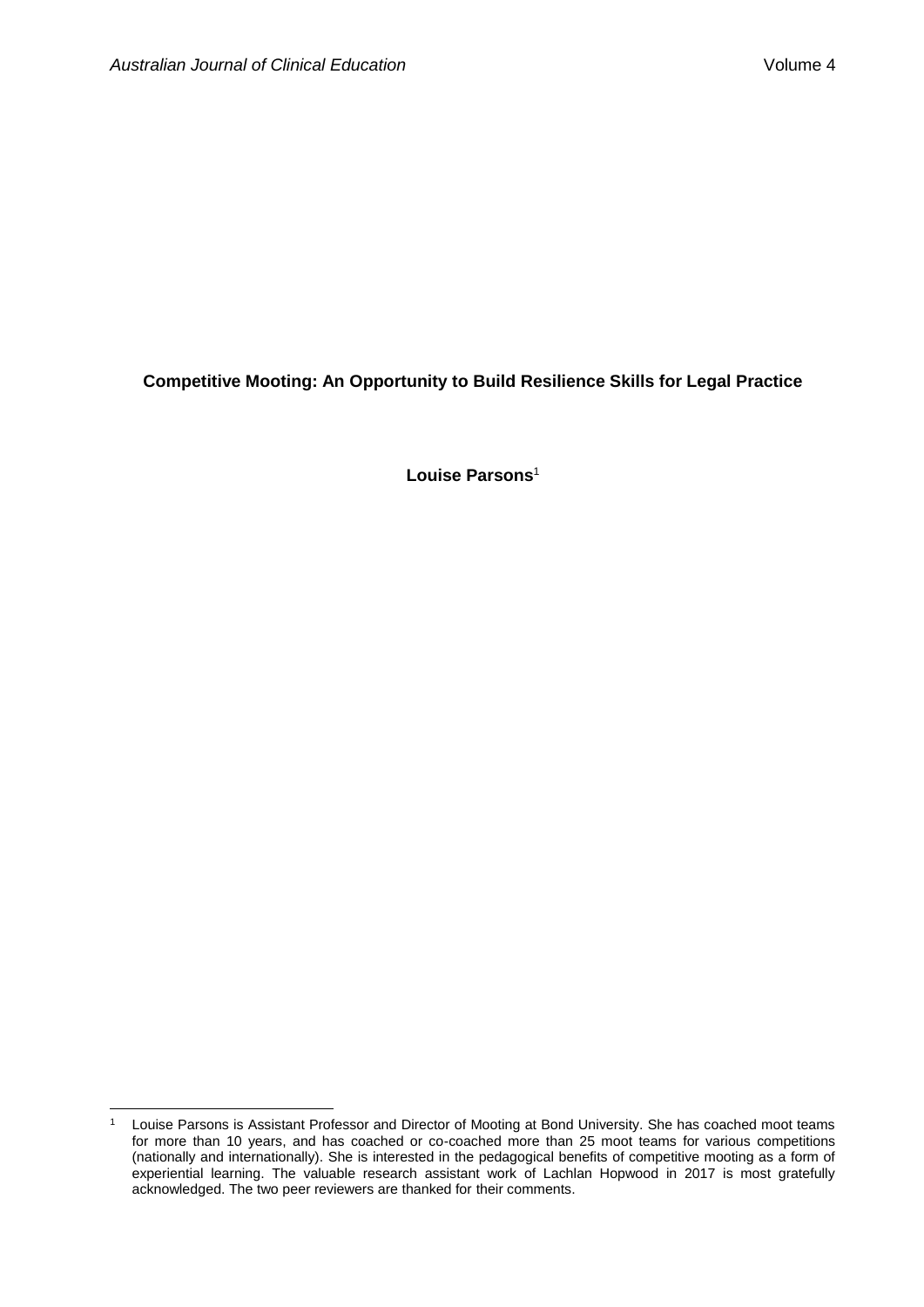# **Abstract**

Competitive mooting is highly suitable for teaching law students to be prepared for legal practice. In particular, competitive mooting as experiential learning in a mock dispute resolution setting provides a unique pedagogical tool that is ideally suited to the development of resilience in law students. Developing resilience in law students is therefore important for their future career practice. Although competitive mooting can spontaneous develop resilience, this article draws on Positive Psychology and proposes some strategies and practices that moot coaches can use to assist competitive moot teams to develop resilience and learn resilience skills with a view to legal practice. It includes a 'nutshell version' of some practical tips for moot coaches such as the focus on a growth mind-set, the importance of focussing on strengths and positivity, effective feedback, the ABCD formula and reflective practice.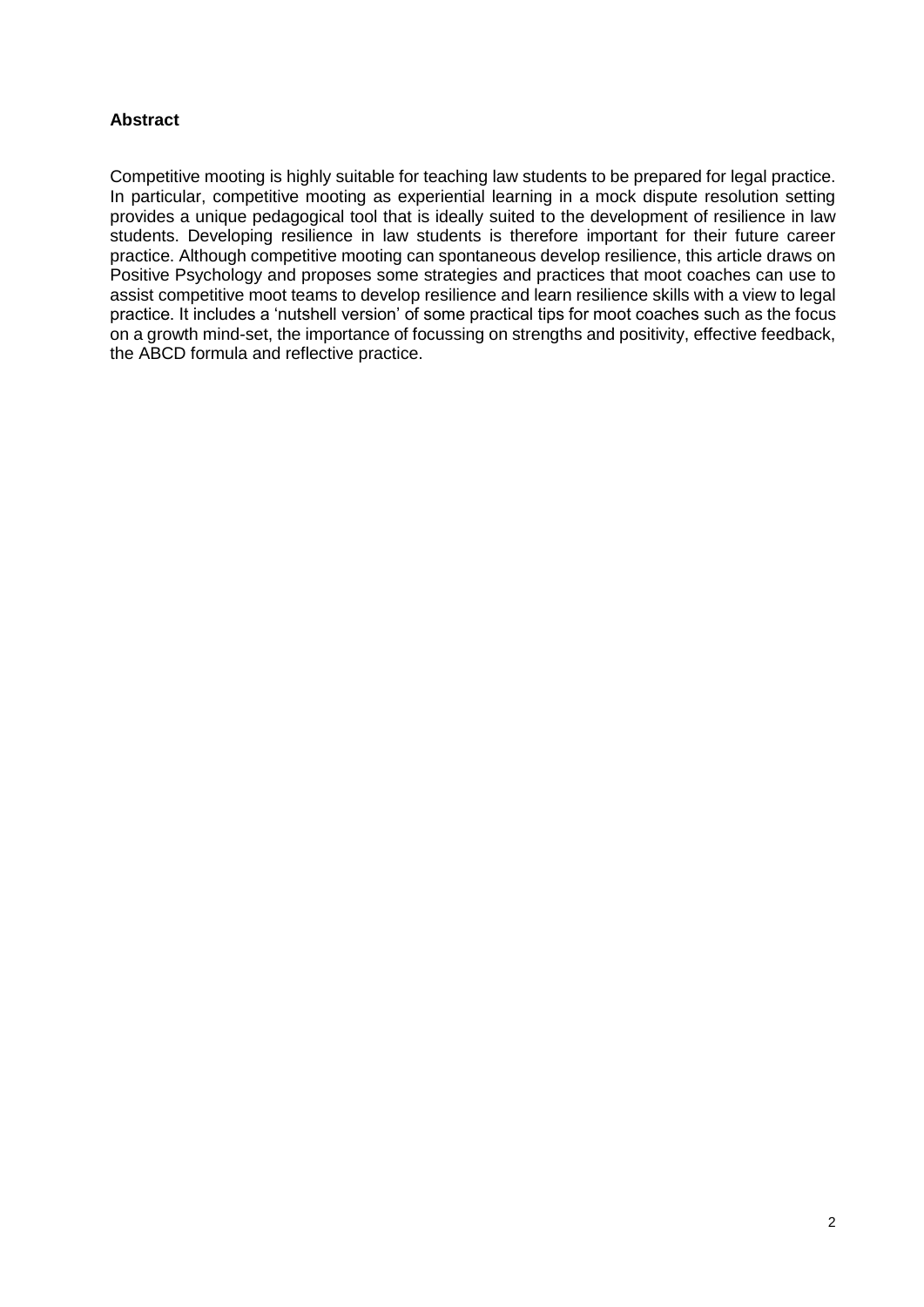*A good half of the art of lawyering is resilience*. 2 *(with apologies and thanks to Alain de Botton)*

# **I Introduction**

Lawyers have always needed resilience, but legal practitioners of the future will need even more resilience in light of the significant disruptions facing the legal profession in the near future. For legal educators, it is not a 'future problem', but an important question now: how can students best be prepared for a career in law that will require significant resilience?

This article argues that teaching advocacy and dispute resolution through competitive mooting can be an effective pedagogical tool to develop resilience in law students that will equip them well for legal practice. The article demonstrates how the student experience in competitive mooting could be leveraged to develop resilience as a valuable psychological character trait for the challenges of legal practice. It analyses the benefits and limitations of competitive mooting as an opportunity for developing resilience, both spontaneously through the experience of competitive mooting and intentionally through focussed approaches and practices. It concludes with some practical suggestions for moot coaches (a 'nutshell version') as to how to enhance the development of resilience in moot team members.

# **II A Brief Introduction to Mooting and Competitive Mooting**

A moot is a mock dispute resolution procedure used to teach the law. A fictional legal dispute is used as the basis for students to study the applicable legal principles as well as dispute resolution practices (litigation and alternative dispute resolution). As a pedagogical tool, mooting dates back to the medieval period in  $14<sup>th</sup>$  century England,<sup>3</sup> when the law and the skills of lawyering were exclusively studied experientially through moots — there were no formal classes. Law students were provided with fictional cases that they needed to research. The students then prepared legal arguments for the parties involved in the fictional dispute. Students presented their legal arguments in front of experienced legal practitioners, and learnt experientially through the questioning by and feedback from the experienced legal practitioners. In essence, that is still what mooting is today. Using mock dispute resolution through litigation or alternative dispute resolution as a basis of instruction is powerful because it combines knowledge and application of the law in a practical setting.

From a pedagogical perspective, mooting is a form of experiential learning,<sup>4</sup> namely an academic simulation exercise that includes the presentation of legal arguments for one or both parties in a hypothetical legal dispute, in front of moot judges who intervene while arguments are being presented.<sup>5</sup> As a practical legal exercise, mooting mimics court or arbitration proceedings, enabling students to 'practise and develop a range of skills … by performing them rather than just

 $\overline{a}$ 2 'A good half of the art of living is resilience'. Quote attributed to Alain de Botton. See for example The Resilience Institute, *Quote by Alain de Botton* (undated) Resilience Institute <https://resiliencei.com/2017/03/8-quotes-aboutresilience-and-transformation/>.

<sup>3</sup> In the 14<sup>th</sup> Century in England, the original form of legal education to train barristers was through mooting. Aspiring barristers mooted after dinner in front of senior barristers. A Lynch, Why do we moot? Exploring the role of mooting in legal education. *Legal Education Review*, 1996, *7*(1), 68-69. In the late 1800's mooting was revived as a training tool. See Anthony E Cassimatis & Peter Billings. *Thomson Reuters guide to mooting* (Lawbook Co, 2016). See also Louise Parsons, 'Competitive mooting as clinical legal education: can real benefits be derived from an unreal experience?' (2017) 1 *Australian Journal for Clinical Education*.

<sup>4</sup> For an analysis of mooting as a form of experiential learning, see Parsons, above n 3.

<sup>5</sup> See the description in Bobette Wolski, 'Beyond Mooting: Designing an advocacy, ethics and values matrix for the law school curriculum' (2009) 19(12) *Legal Education Review* 43, 46.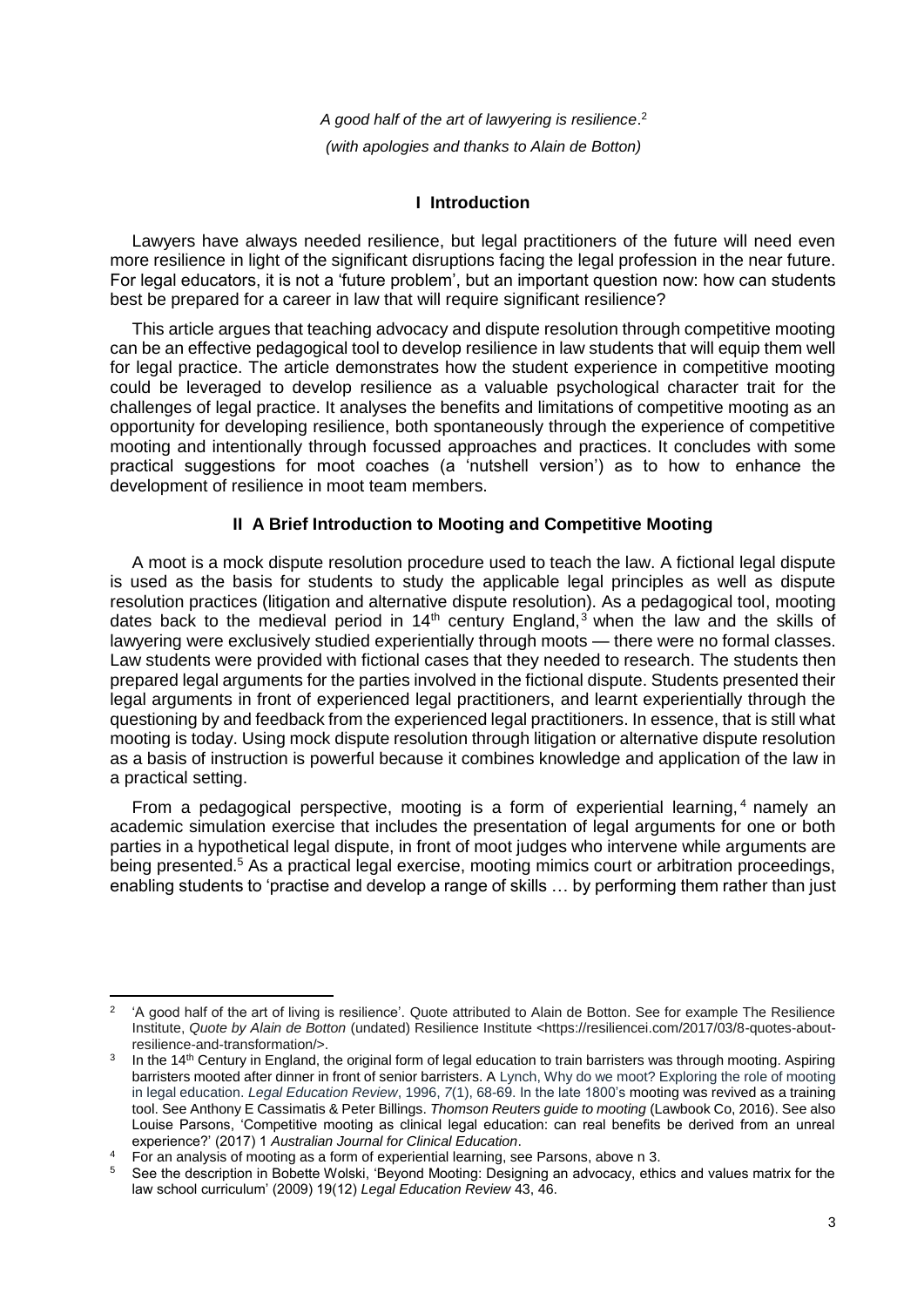learning about them'.<sup>6</sup> The moot problem is typically both factually and legally complex, and will require both in-depth factual and legal research.<sup>7</sup>

The discipline of mooting has not changed much since its medieval origins, and is still used as a pedagogical tool in law schools. Students research a fictional legal case and prepare legal submissions, which are then argued in front of moot judges in a mock courtroom or arbitration setting. Moots are appellate proceedings, or arbitrations, and no witness examination is involved.

Mooting is a form of experiential learning. Experiential learning occurs by 'doing, reflecting, applying and evaluating'.<sup>8</sup> Competitive mooting involves all four stages of experiential learning that have been identified by Kolb in a 'sequential, recurring four-stage cycle'.<sup>9</sup> The four stages are concrete experience, reflective observation, abstract conceptualisation and active experimentation.<sup>10</sup> In experiential learning, the students gains knowledge from the experience itself, not through conventional doctrinal instruction.<sup>11</sup>

In competitive mooting, teams of students compete against other teams to be the team that best argues the set fictional case, and win the competition.<sup>12</sup> Teams of students from different universities compete against each other in an organised competitive setting, based on a complex, factual scenario that forms the 'moot problem'.<sup>13</sup> Although competitive mooting is a voluntary cocurricular activity, students will often be given subject credit for participation in big competitive international moot competitions such as the Philip C. Jessup International Law Moot Court Competition. Most universities provide faculty staff to coach moot teams representing their universities in international moot competitions, and doing well in moot competitions is a matter of pride for universities.<sup>14</sup>

To become a team member and represent their university, students will normally have to go through a formal selection process, which is often a highly competitive process. Depending on the actual competition rules, the competition may have national or regional rounds, and the teams from some universities may find themselves representing their country or region on the international stage.<sup>15</sup> For students this can be both thrilling but also quite stressful. In international and national moot competitions, teams compete not only to win the oral part of the moot competition, but also for other prizes, such as for the best written outlines of arguments and the best individual oralist.<sup>16</sup>

<sup>6</sup> Ibid, 46, 61. Moots can be forms of assessment and can also be used as an in-class, non-competitive activities.

For example, if the moot problem involves medical negligence, some research into the relevant medical issues may be required. In a recent moot problem for the Willem C. Vis International Commercial Arbitration Moot Competition (2017-2018), students were required to familiarize themselves with the intricacies of cocoa production, the cocoa trade and supply chain issues in light of the UN Global Compact. See generally Joel Butler & Terry Gygar, *Australasian mooting manual* (2012, LexisNexis). See also J Risse (ed), *The Complete but unofficial Guide to the Willem C. Vis International Commercial Arbitration Moot* (2013, C.H. Beck, Hart, Nomos) 90-91.

<sup>8</sup> Wolski, above n 5, 51.

<sup>9</sup> Ibid. See also D.A. Kolb, Experiential Learning: Experience as the Source of Learning and Development (1984, Prentice Hall, New Jersey).

<sup>10</sup> Wolski, above n 5. See also C.K. Gunsalus & J.S. Beckett, *Playing doctor, playing lawyer: Interdisciplinary Simulations* 2008 14(2) *Clinical Law Review* 441. See also generally Parsons, above n 3, for an analysis of competitive mooting as experiential learning.

<sup>11</sup> See Parsons, above n 3.

<sup>&</sup>lt;sup>12</sup> Competition organisers set the rules of the different moot competitions. These introduce many variables in for example the length and style of written submissions and the size of the teams. Some competitions are more advanced and only suited to students at an advanced stage of their law degrees. See Parsons, above n 3, 6.

<sup>&</sup>lt;sup>13</sup> Moot problems are set by the organisers of the moot competition, or individuals or a group of individuals at the request of the organisers.

<sup>&</sup>lt;sup>14</sup> See for example announcements of the successes of moot teams on university websites. See University of Queensland, *'UQ mooters crowned Jessup world champion'* (16 April 2014) University of Queensland <https://www.uq.edu.au/news/article/2014/04/uq-mooters-crowned-jessup-world-champions>.

<sup>&</sup>lt;sup>15</sup> This is, for example, the practice in the Phillip C Jessup International Law Moot Court Competition, the ICC Moot Court Competition, the World Human Rights Moot Court Competition and the ELSA Moot Court Competition on WTO Law.

<sup>16</sup> See for example the Michael Kirby Moot on Contract Law, and the Willem C. Vis Moot International Commercial Arbitration Moot Competition.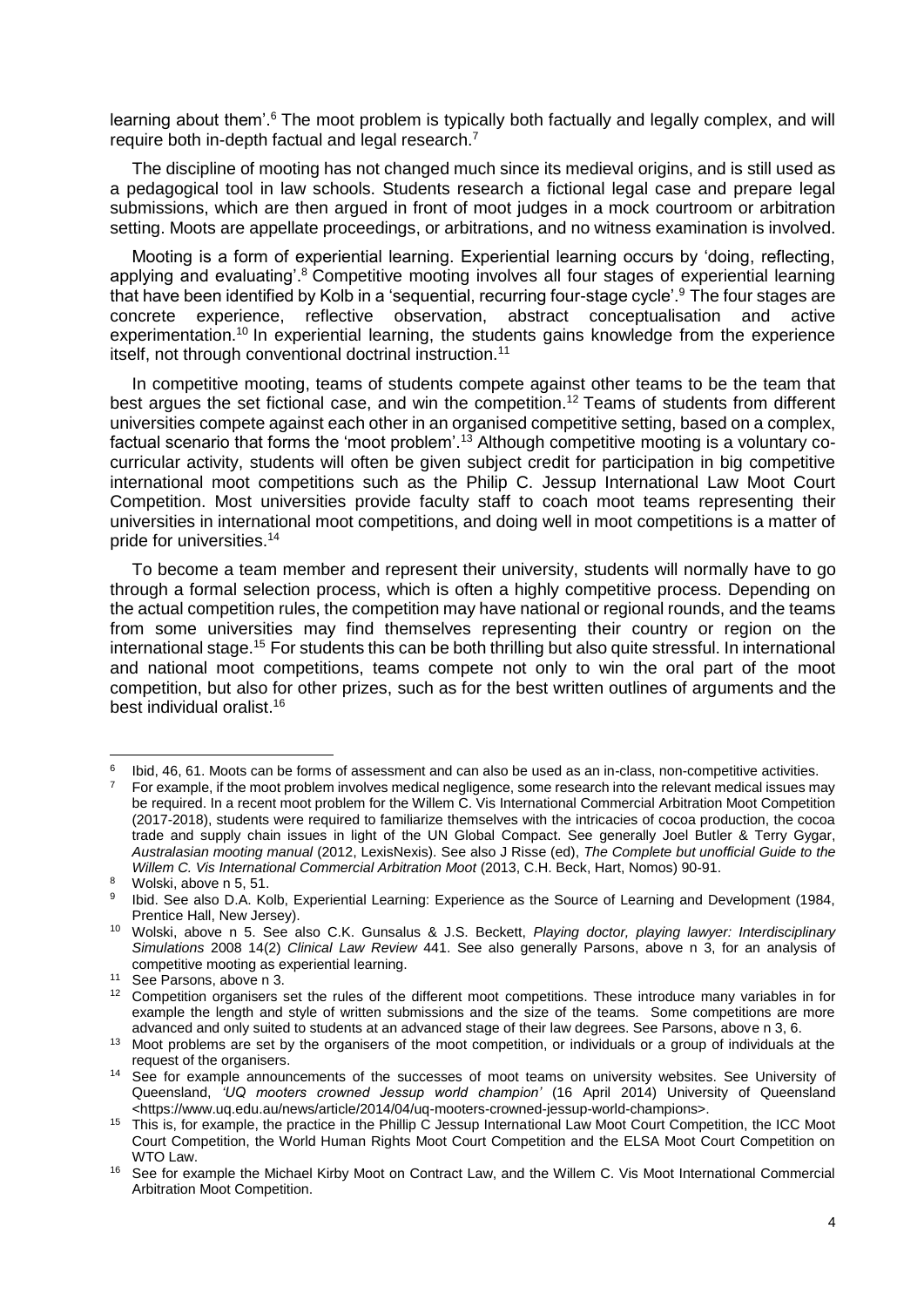A moot competition has defined stages. The competition kicks off with the release of the moot problem or fact scenario, that forms the basis of the competition.<sup>17</sup> Moot teams have to familiarise themselves with the moot problem (some, like that for the Willem C. Vis International Commercial Arbitration Moot Competition, are more than 50 pages long, and involve complex transactional facts). The legal issues that arise in the moot problem are then usually distributed among the moot team members who start an intensive process of research. The research process is arduous, as the legal issues in moot problems are often cutting edge and unsettled, and therefore research may at times be unproductive if there is little literature available. Often students will not have completed subjects that cover the area of law dealt with in the moot problem, and they may have to familiarise themselves with a whole new area of law.

Teams are required to prepare written submissions for both parties to the dispute, which can be quite lengthy.<sup>18</sup> Writing lengthy documents with a view to a competition as a newly-formed team can be quite stressful as students not only have to integrate their individual contributions, but also assess the work of their team mates. The preparations for the oral part of the competition can also be intense as students work on developing and delivering oral arguments in practice moots. In the research, writing and oral preparation stages, students will be continuously exposed to feedback from the coach, other team members and guest judges, and embark on a continuous process of improvement. Some students will be more successful than others, and team members may compete with each other for a coveted 'speaking role' (oralist position) in the moot competition. Getting competition-ready therefore generally involves some frustrations, and requires diligence and commitment.

The oral rounds of the moot competition will involve some preliminary rounds, in which each team presents oral arguments for both parties in the dispute, and then based on the team's performance, the team may progress to the final or elimination rounds.<sup>19</sup> The final or elimination rounds could include quarterfinals, semi-finals and a grand final round.<sup>20</sup> Typically the final or elimination rounds in a moot competition are knock-out rounds, which will increase the stakes and the stress for the participants, and these rounds can be quite close in time. In some competitions quarterfinals, semi-finals and the finals may all take place on the same day.

The role of moot judges or moot arbitrators is of particular importance. Their role is not to judge a performance by the students passively and simply determine a 'winner' and a 'loser'.<sup>21</sup> Instead, they are required to actively engage in the roleplay with the students during the moots and actively engage in the legal issues in the moot through an intellectual conversation with the participants through questioning.<sup>22</sup> This is an important aspect of competitive mooting and vital to the student learning experience. For students developing the ability to think on their feet is important. Developing the high levels of competence required to respond to what is sometimes a rigorous line of questioning from judges who are not familiar to the participants, is both stressful and satisfying. In fact the competitive mooting experience has been described as 'a powerful mixture of fear and elation'.<sup>23</sup> It requires extensive preparation and mental agility, as well as excellent oral advocacy skills. For some students, this unpredictable interaction with the judges is the essence

<sup>&</sup>lt;sup>17</sup> Moot problems are prepared by persons appointed by the competition organisers, not by the academic coach of the team.

<sup>&</sup>lt;sup>18</sup> In the Willem C. Vis International Commercial Arbitration Moot Competition, for example, written submissions are 34 pages in length, excluding indices and lists of authorities.

<sup>&</sup>lt;sup>19</sup> Competition rules differ. Some competitions determine the progression of teams based on score; some determine progression based on a win-loss ratio.

<sup>&</sup>lt;sup>20</sup> The number of final rounds depend on the rules of the competition.

<sup>&</sup>lt;sup>21</sup> The role of moot judges is not like the role of judges in a public-speaking competition, where the judges judge from the perspective of a passive, observant audience.

<sup>&</sup>lt;sup>22</sup> See Butler & Gygar, above n 7, 118. Experts act as moot competition judges and students present their arguments to these experts. The moot judges interrupt and ask questions. See also Cassimatis & Billings, above n 3, 33, and Butler & Gygar, above n 7, Chapter 5. Students aim to have a conversation with the bench. The manner in which students interact with the judges and their responses to questions from the judges, will form an important component of the scoring.

<sup>23</sup> A Lynch, 'Why do we moot? Exploring the role of mooting in legal education' (1996) 7(1) *Legal Education Review*  88.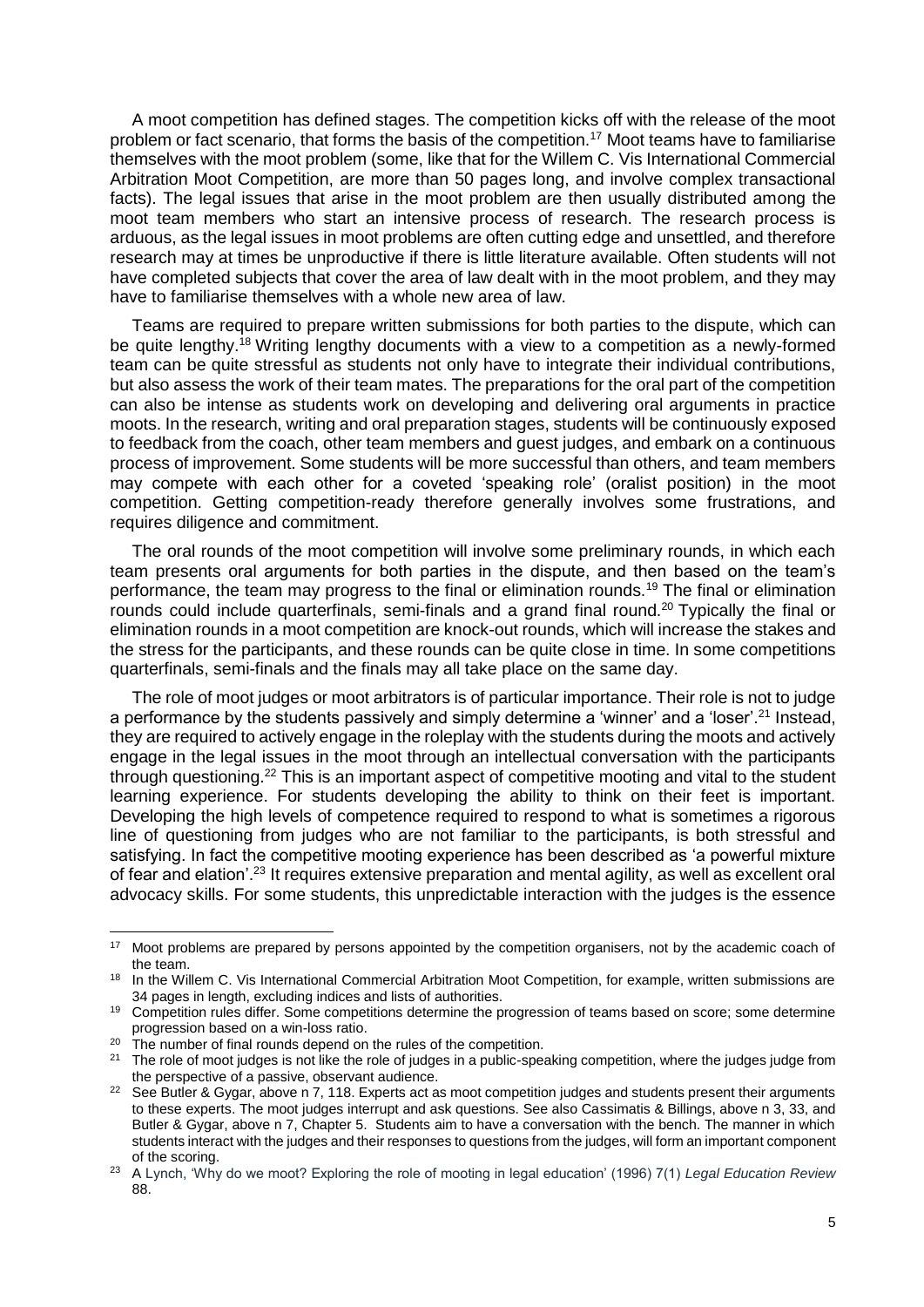or highlight of a mooting competition. The challenge of the experience is augmented by the fact that in many competitions there are three or more moot judges, including legal practitioners, academics and sometimes even sitting judges, often from different legal jurisdictions.<sup>24</sup>

There are many challenges facing students when participating in international and national moot competitions.<sup>25</sup> The most significant potential stresses for purposes of this paper can be summarised as follows: <sup>26</sup>

- the factual and legal complexity of the moot problem, and researching for a particular factual scenario in a legal area that may be unknown to the student;
- the demands of independent research in areas of law that are new to the students, often without prior instruction or class work in the particular area, which will require students to use discretion based on independent learning and analysis. The stakes are higher because team members depend on the accuracy, and depth and breadth of each other's research;
- dealing with time constraints and conflicting demands on the student's time as well as scheduling conflicts (moot competitions often conflict with set law school times for classes, assessments and exams);
- high volumes of work that may require personal sacrifices, such as foregoing holiday time in favour of working on the moot;
- when delivering oral submissions, the extent of knowledge and understanding required to be able to deal with unpredictable questions from unknown competition judges in a competition environment;
- the challenges of team work, arising from working as a team over a prolonged period of time (ranging from 6 weeks to more than 6 months);
- stresses arising from travelling to competitions and competing in unfamiliar and foreign places:<sup>27</sup>
- funding concerns, if the team wants to compete, but the law school does not provide or arrange funding;
- challenges that arise because of adjustments that have to be made for cultural and language difference in international competitions; and
- pressures to preserve their university's reputation and expectations of coaches.

Overcoming these challenges is an important part of the experiential learning and individual development of the students involved in competitive mooting. These are not just challenges to the current level of resilience law students have when they first starting to moot, but provide opportunities to develop resilience. This article argues that the challenges of moot competitions provide excellent opportunities for the development of resilience that will stand law students in good stead in light of the disruptions faced by legal practice now and in future.

# **III Defining the Concept of Resilience**

A resilient person can continuously adapt when faced with stress and adversity, and can rise above such circumstances with relative ease.<sup>28</sup> Both scientific and lay definitions of resilience reflect its essence as being the ability to 'bounce back' from 'adversity', presumably to a positive

 $\overline{a}$  $24$  Practitioners, as well as sitting and retired judges and arbitrators, as well as academics, act as competition judges in international competitions. See Butler & Gygar, above n 7; Risse, above n 10, and Cassimatis & Billings, above n 3.

<sup>&</sup>lt;sup>25</sup> See Parsons, above n 3, Butler & Gygar, above n 7, and Cassimatis & Billings, above n 3.

<sup>26</sup> See Parsons, above n 3.

<sup>&</sup>lt;sup>27</sup> For some students, travelling to a moot competition may be their first opportunity to travel abroad.

<sup>&</sup>lt;sup>28</sup> For example, Emily Morrow defines resilience as follows: 'Resilience is the ability to adapt continually to stress and adversity by facing difficult experiences and rising above them with relative ease'. Emily Morrow, 'Resilience, Selfmanagement and the Practice of Law' on New Zealand Law Society, *Law Talk* (7 May 2015) <https://www.lawsociety.org.nz/lawtalk/lawtalk-archives/issue-864/resilience,-self-management-and-the-practiceof-law>. Sallie Emmett defines resilience in the context of the legal profession as follows: 'Resilience in a psychological sense refers to an individual's tendency to cope with stress and adversity'. Sallie Emmett, 'Why lawyers need resilience' (April 2013) *Bulletin (Law Society of South Australia)* 13.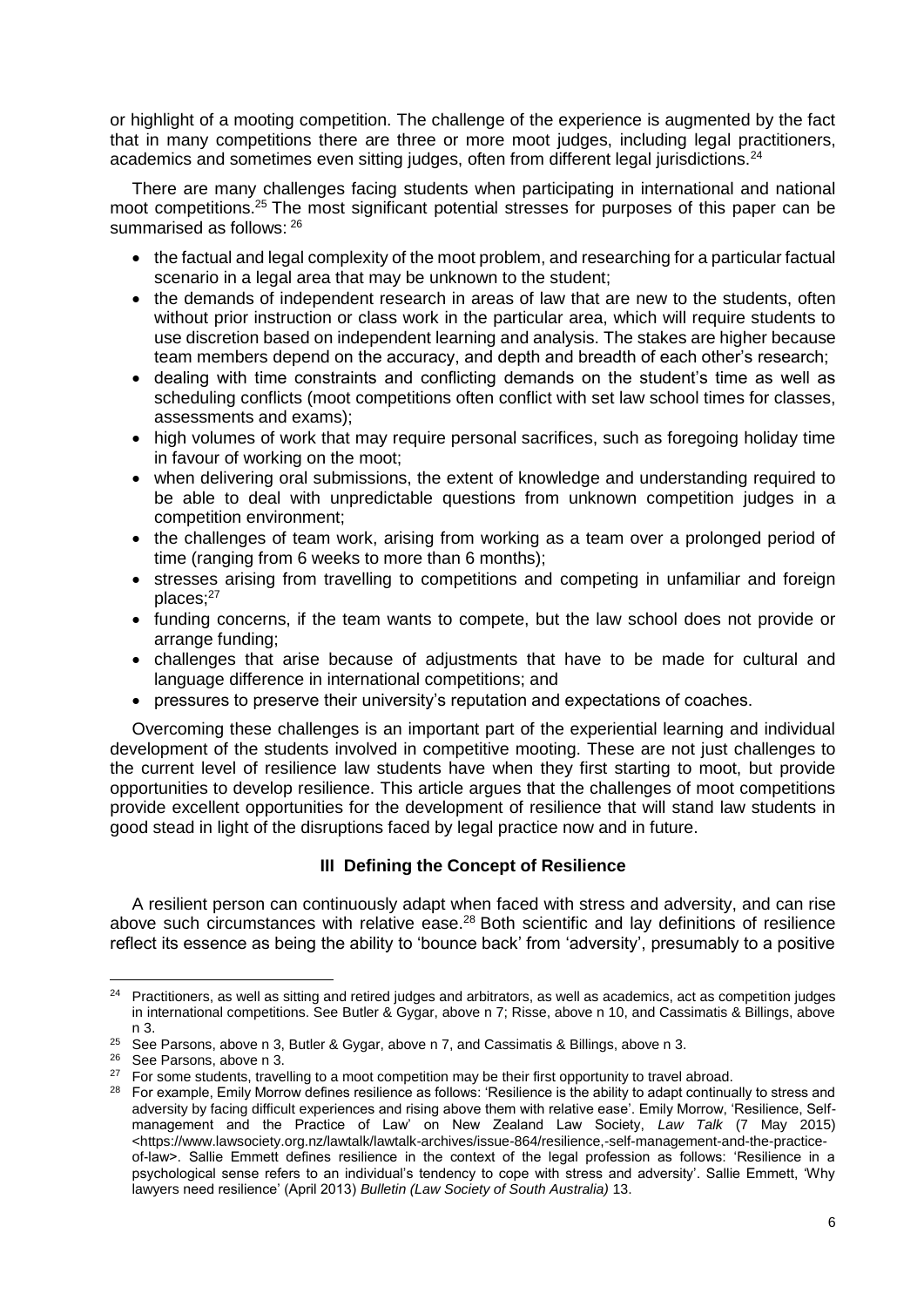or neutral position.<sup>29</sup> According to the American Psychological Association, for example, resilience is 'the process of adapting well in the face of adversity, trauma, tragedy, threats or even significant sources of stress'.<sup>30</sup> When speaking about resilience in relation to the legal profession specifically, Hampel J described resilience as 'the ability of an individual to properly adapt to stress and adversity'.<sup>31</sup>

It is beyond the scope of this paper to analyse the various nuances of the idea of resilience in more depth.<sup>32</sup> It remains a complex psychological concept, although the term is used in everyday life in a non-scientific manner without any significant loss of its more academic meaning.<sup>33</sup> The scientific study of resilience has been largely done by positive psychology, a defined subdiscipline of the discipline of psychology.

### **IV Resilience as an Important Characteristic for Lawyers: Lawyer Well-Being, Stress and Resilience**

Law has always been a demanding profession, and the 'new practice of law' in future may be even more challenging than today, requiring an even more resilient lawyer. This section sets out the importance of resilience as a trait for lawyers.

The concerns about mental health in the legal profession are well documented and researched.<sup>34</sup> For example, the University of Sydney's Brain & Mind Research Institute found that depression and anxiety affects 'almost one in three solicitors and one in five barristers'. <sup>35</sup> Law students also reported significantly higher levels of psychological distress than the general population and according to one study over 40 per cent of law students suffer from stress 'severe enough to warrant clinical assessment<sup>', 36</sup> The findings of quantitative studies of psychological distress among Australian law students and lawyers have delivered consistently 'disheartening results'. <sup>37</sup>

There are many explanations for the high incidence of mental health issues in lawyers, a phenomenon described as 'frightening but not surprising'.<sup>38</sup> Some of the mental health issues

<sup>&</sup>lt;sup>29</sup> For non-scientific definitions, compare, for example, the Oxford dictionary's definition. It defines resilience as follows: 'The capacity to recover quickly from difficulties; toughness'; and 'The ability of a substance or object to spring back into shape; elasticity'. Oxford Dictionary <https://en.oxforddictionaries.com/definition/resilience>. The Merriam Webster Dictionary defines resilience as 'the capability of a strained body to recover its size and shape after deformation caused especially by compressive stress'; or 'an ability to recover from or adjust easily to misfortune or change'. Merriam Webster Dictionary <https://www.merriam-webster.com/dictionary/resilience>.

<sup>30</sup> American Psychology Association, 'The road to resilience' (2014) <https://www.apa.org/helpcenter/roadresilience.aspx> as cited in Steven M. Southwick, George A. Bonanno, Ann S. Masten, Catherine Panter-Brick & Rachel Yehuda, 'Resilience definitions, theory, and challenges: interdisciplinary perspectives', (2014) 5(1) *European Journal of Psychotraumatology*.

<sup>31</sup> Felicity Hampel, 'From Stress to Resilience' (September 2015) 33 *Law Institute Journal* <http://www.judicialcollege.vic.edu.au/sites/default/files/Judge%20Felicity%20Hampel%20(2015)%20LIJ%20- %20From%20Stress%20to%20Resilience.pdf>.

<sup>&</sup>lt;sup>32</sup> It's a complex and evolving concept, and may be influenced by the person's position. Some view it as a character trait, some see it as a development, some see it as an outcome. See for example Southwick, Bonanno, Masten, Panter-Brick & Yehuda, above n 30.

<sup>&</sup>lt;sup>33</sup> See the comment by Dr Steven Southwick on the evolving definition of resilience. Southwick, Bonanno, Masten, Panter-Brick & Yehuda, above n 30.

<sup>&</sup>lt;sup>34</sup> Parker's article provides a list of the literature in this field. The article includes extensive lists of literature and initiatives on the managing of mental health risks. Christine Parker, 'The "Moral Panic" Over Psychological Wellbeing in the Legal Profession: A Personal or Political Ethical Response?' (2014) 37(3) *University of New South Wales Law Journal* 1103 <http://www.austlii.edu.au/au/journals/UNSWLawJl/2014/40.html>.

<sup>35</sup> The College of Law, *How resilience is helping lawyers beat the blues*, (2018) <https://www.collaw.edu.au/news/2016/11/14/how-resilience-is-helping-lawyers-beat-the-blues>

<sup>36</sup> Ibid. For other studies on stress in law students, see Gregory Vijayendran, 'President's Message The Resilient Lawyer' (June 2017) *The Law Society of Singapore Lawgazette* <http://v1. Lawgazette.com.sg/2017-06/1875.htm>. See also Stephen Tang and Anneka Ferguson, 'The Possibility of Wellbeing: Preliminary Results from Surveys of Australian Professional Legal Education Students' (2014) 14(1) *QUT Law Journal.*

<sup>37</sup> See Tang and Ferguson, above n 36. This study notes: 'High levels of distress, particularly in the form of symptoms associated with depression, have been found in a troublingly large proportion of law students'.

<sup>38</sup> See The College of Law, above n 35.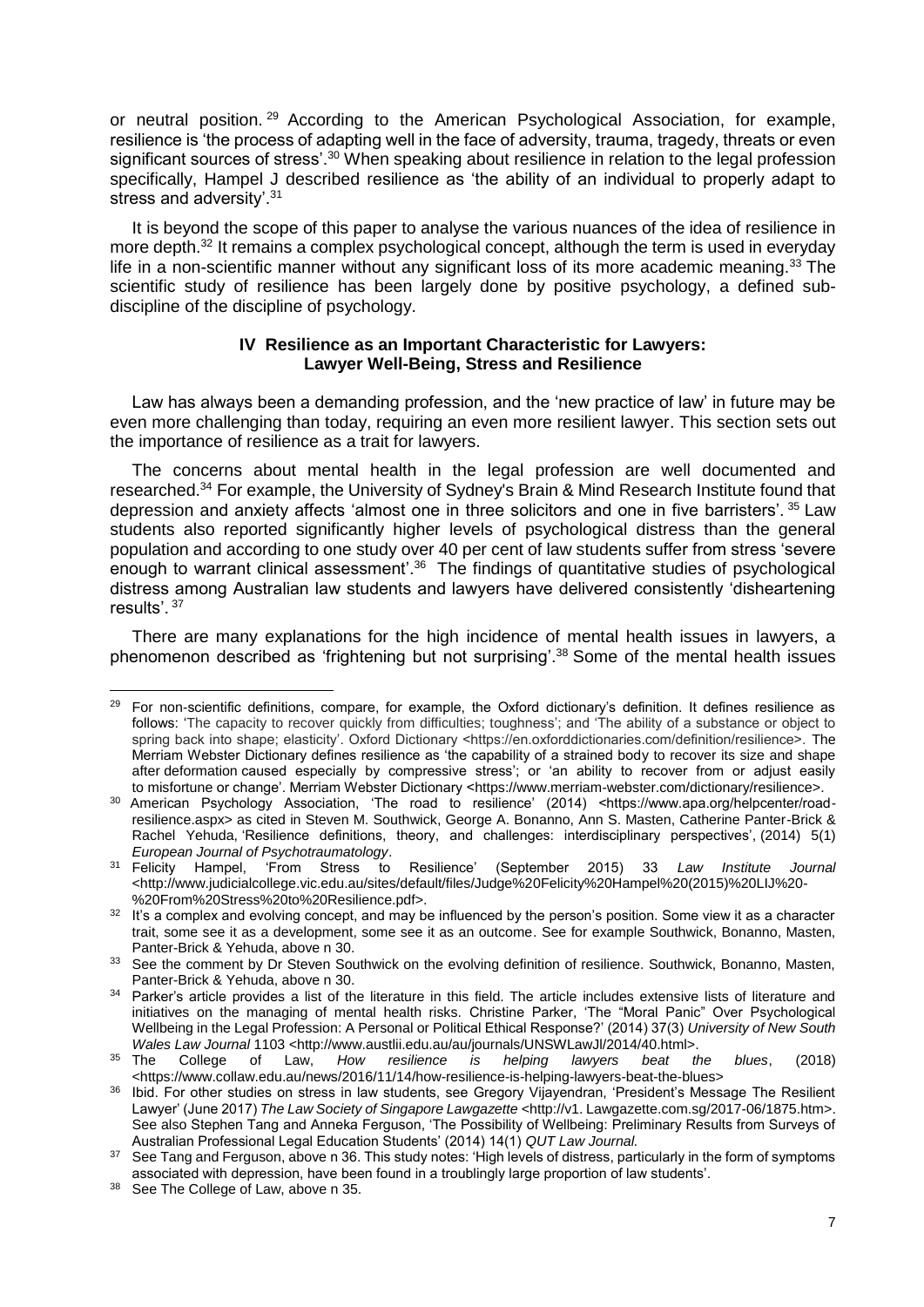derive from the practice of law itself, which requires a level of professional pessimism. Good lawyers typically excel at 'identifying problems and issues that need fixing', and therefore are often cynical, sceptical, critical, pessimistic and negative.<sup>39</sup> Lawyers also often are both pessimists and perfectionists.<sup>40</sup> Some of the issues may arise from the fact that lawyers are constantly involved in critique, and 'are required to be argumentative, competitive and often pessimistic' in order to do their job well.<sup>41</sup> Pessimistic thinking is also prevalent in the legal world and '[p]essimistic thinking has been linked with depression, stress and anxiety'.<sup>42</sup> The nature of law practice requires 'negative thinking', and rapid change just makes it worse.<sup>43</sup> Further, for some legal practitioners, especially those who work with traumatized populations, 'secondary traumatic stress is a high occupational risk<sup>144</sup> as they 'unconsciously absorb some of the trauma'. <sup>45</sup>

These are not problems that the profession or educational bodies can ignore.<sup>46</sup> More than ever law schools need to equip students with sufficient skills, including resilience, to make sure that 'they are able to survive and thrive'. <sup>47</sup> James suggests that 'by combining self-care and resilience techniques with entrepreneurial skills, graduates can learn how to adapt their approach to landing a job in law or another profession'.<sup>48</sup>. Equipping law students with resilience techniques however extends beyond the requirements of securing employment. 'Teaching these skills in law schools and law firms is a vital risk management issue because resilient lawyers are more likely to be able to manage and protect themselves'.<sup>49</sup> It is also a workplace health issue and it is good for business because resilient lawyers can provide 'a positive client service and deal effectively with people'.<sup>50</sup>

The challenges of the legal profession are even set to increase as the practice of law is changing. Susskind, for example, foresees 'discontinuity over time and the emergence of a legal industry that will be quite alien to the current establishment'.<sup>51</sup> Law students will enter a profession that is predicted to undergo 'a widespread and fundamental transformation'<sup>52</sup> and may therefore even have to learn to write computer programs and code, <sup>53</sup> or at least develop some understanding of algorithms and programming. Lawyers will in future also have to contend with the legal challenges posed by technology,<sup>54</sup> including staying up to date and resolving novel legal

l <sup>39</sup> Vijayendran, above n 36. Vijayendran cites Dr Larry Richard, an expert on lawyer psychology. See also Susan Swaim Daicoff, & American Psychological Association *Lawyer, know thyself: A psychological analysis of personality strengths and weaknesses* (Law and public policy; Lawyer, know thyself) (2004, American Psychological Association).

<sup>40</sup> See The College of Law, above n 35. This sentiment is echoed by the Australian Law Students Association, *Australian Law Students' Association, Depression in Australian Law Schools: A handbook for law students and law student societies*, (undated), 7 <https://law.uq.edu.au/files/32504/ALSA-Depression-Handbook.pdf>. It notes: 'In general, lawyers share two personality traits that may predispose them to depression and other stress-related illnesses: perfectionism and pessimism'.

<sup>41</sup> Ibid, 7. See also generally The College of Law, above n 35.

<sup>42</sup> Hallie N Love, 'Resilience is Key to Thriving in Law Practice' (6 September 2017) 56(36) *Bar Bulletin* 9.

<sup>43</sup> Larry Richard, Lawyer Resilience and Grit: How to Thrive as a Lawyer, Lecture given on 13 May 2016, Career Advice Series.

 $44$  Love, above n 42, 9.

<sup>45</sup> Ibid. In relation to the trauma affecting the legal profession, see Grace Magquire and Mitchell K Byrne, 'The Law is Not as Blind as It seems: Relative Rates of Vicarious Trauma among Lawyers and Mental Health Professionals' (2017) 24(2) Psychiatry, Psychology and Law.

<sup>&</sup>lt;sup>46</sup> The College of Law notes: 'With disturbing statistics like these, the profession is waking up to the fact that we need to take ownership of the problem'. See The College of Law, above n 35.

<sup>47</sup> Melissa Coade, 'Tech to push tomorrow's lawyers into the 'background' Lawyers Weekly, 20 October 2016 <https://www.lawyersweekly.com.au/news/19796-tech-to-push-tomorrow-s-lawyers-into-the-background>.

 $48$  Ibid.

See Emmett, above n 28.

<sup>50</sup> Ibid

<sup>51</sup> See R Susskind, *Tomorrow's Lawyers: An Introduction to your Future* (2013) Oxford; Oxford University Press.

<sup>52</sup> Nickolas J James, 'More than Work Ready: Vocationalism versus professionalism in legal education' (2017) 40(1) *UNSW Law Journal*, 208, citing Susan Daicoff, above n 39. See also Paula Davis-Laack, Larry Richard, and David N Shearon, 'Four Things Resilient Lawyers do Differently' (14 June 2016) *Law Practice Today, American Bar Association* <http://www.lawpracticetoday.org/article/four-things-resilient/>. They note that the legal profession has already seen significant changes in recent years, and these changes are making legal practice 'even tougher'.  $53$  Ibid.<br> $54$  Then

There are ongoing hard law challenges that arise in some of fundamental areas of law, for example the law of contracts is challenged by blockchain applications like smart contracts.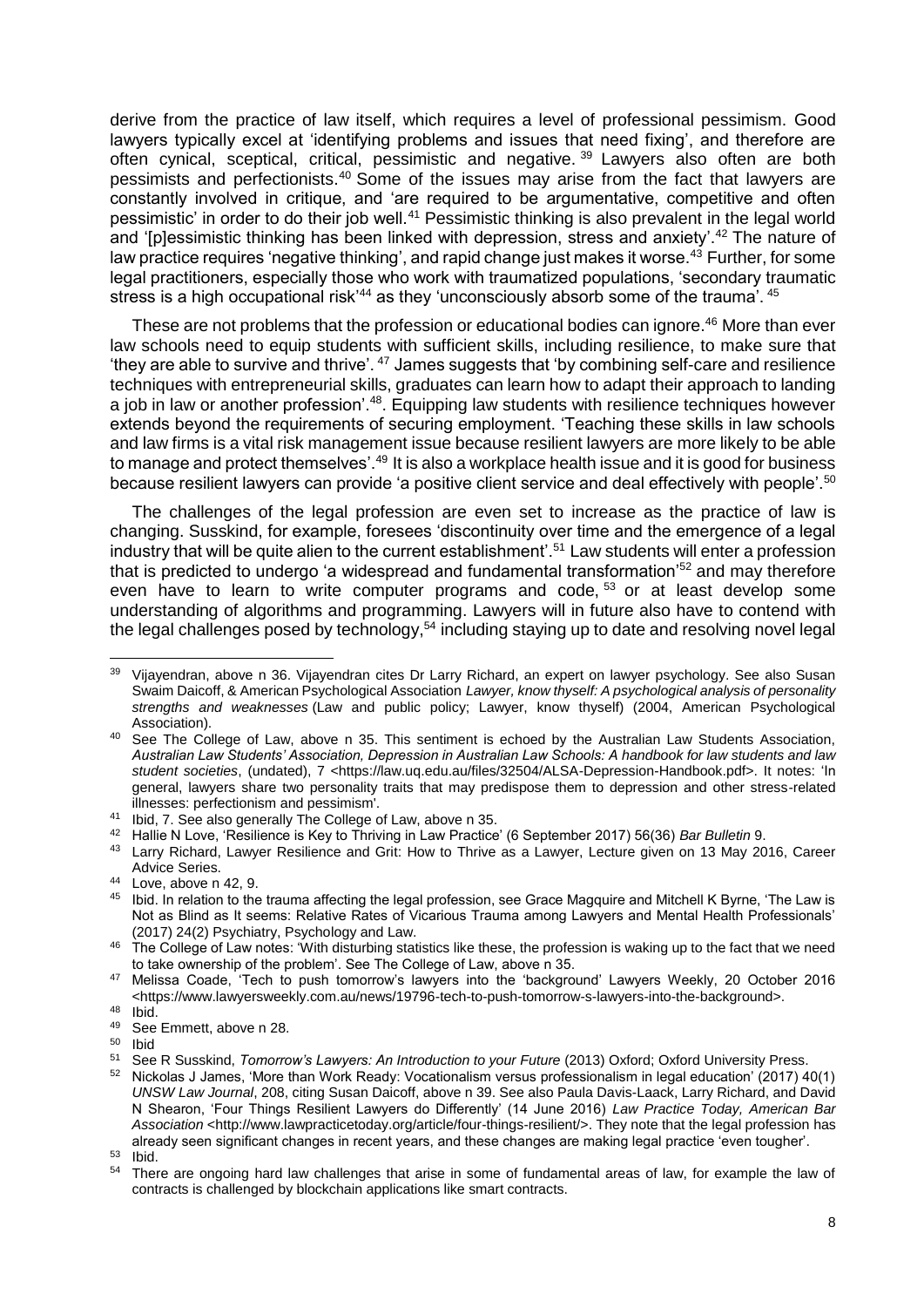issues, requiring high levels of resilience. Resilience will also be needed to navigate the fundamental changes in the practice of law, including through artificial intelligence.<sup>55</sup> Lawyers will have to adjust to meet these challenges, while still functioning at a high professional standard.<sup>56</sup> The challenges will require the learning of new skills at an accelerated pace, and will create increased stress among legal practitioners. It is suggested that resilience will play an important role in navigating legal practice of the future.

### **V The Role of Resilience**

Developing resilience is one way in which the challenges of legal practice can be withstood. Seligman, a highly-regarded expert on resilience has noted: 'Given the degree of negative emotion and awful events that lawyers deal with daily, I can think of no other profession that would benefit more from resilience training'. <sup>57</sup> Resilience skills can significantly contribute to successfully navigating the challenges of mental illness in the legal profession.<sup>58</sup>

There is a modest but growing body of literature about the need for resilience as part of a lawyer's psychological and personal toolkit; the need for resilience has also been acknowledged by legal professional bodies.<sup>59</sup> Resilience however deserves special focus amidst the mental health initiatives for lawyers,<sup>60</sup> as '[m]any psychologists now recognise that the alternative to depression is not happiness but resilience<sup>'. 61</sup> As lawyers cannot totally eliminate work-related stress, the best alternative option available to them is to respond differently — i.e. to have or use resilience.<sup>62</sup>

Lawyers need to be resilient for many reasons. The health impact of legal practice on lawyers (mentally and physically) can be high. <sup>63</sup> Resilience plays an important role in mental well-being, particularly in situations that require change, growth and perhaps painful adaptation. 'Resilience skills provide the tools lawyers and law firm personnel need to successfully cope with the stressors outlined above'.<sup>64</sup> Resilience has 'a strong protective function' <sup>65</sup> and assists lawyers in tackling challenging everyday hassles, including managing workload, dealing with opposing counsel, the loss of a significant client, and/or a personal setback or stress.<sup>66</sup> The new challenges in the legal profession will also require resilience as an important factor in adapting to change and

<sup>&</sup>lt;sup>55</sup> Although there is no consensus on the extent to which the use of artificial intelligence may reduce job opportunities, it will as a minimum affect the nature of jobs. See for example Gary E Marchant, 'Artificial Intelligence and the Future of Legal Practice' Summer 2017 21 *The SciTech Lawyer* <https://www.americanbar.org/content/dam/aba/administrative/litigation/materials/2017-2018/2018-sac/writtenmaterials/artificial-intelligence-and-the-future.authcheckdam.pdf>. See also Erin Winick, 'Lawyer-Bots are Shaking Up Jobs' 12 December 2017 *MIT Technology Review* <https://www.technologyreview.com/s/609556/lawyer-botsare-shaking-up-jobs/>.

<sup>56</sup> See Davis-Laack, Richard & Shearon, above n 52.

<sup>57</sup> As quoted by Dan Bowling, 'You're in the Army Now', on Vivia Chen, *The Careerist* (18 April 2011) <http://thecareerist.typepad.com/thecareerist/2011/04/stop-whining-youre-in-the-army-now.html>.

<sup>58</sup> 'Accepting that lawyers need to develop resilience and finding ways to enable those involved in the legal profession to learn the skills to develop resilience is likely to make a significant contribution towards meeting the challenges of mental illness within the profession': Sallie Emmett, above n 28, 31.

<sup>59</sup> List here some of the literature about lawyers and resilience, including the works cited in this article.

<sup>&</sup>lt;sup>60</sup> Mental health initiatives include programs by various law societies as well as private initiatives such as that of Clarissa Rayward of 'Happy Lawyer Happy Life'. See for example her blog, *Happy Lawyer Happy Life*, < https://happylawyerhappylife.com>.

<sup>&</sup>lt;sup>61</sup> Emmett, above n 28.

<sup>&</sup>lt;sup>62</sup> Richard. above n 33. It has been noted that whether a person one develops symptoms of STS or not, 'may depend on the level of resilience': Love, above n 42. Without a resilient brain, lawyers may not be able to act in the best manner, and chronic negative emotions can further have negative health impacts on the brain. Love describes some physical aspects of the brain and dealing with stress. Love, above n 42.

<sup>63</sup> Love opines: 'Without a resilient brain and nervous system as home base, many lawyers soldier through the daily high stress, negative emotions and adversities that have them operating from the ancient survival part of the brain in charge of the fight/flight/freeze response with its … cocktail of stress hormones, and the ruminating, and selfcritical default mode network of the brain': Love, above n 42 8-9.

<sup>64</sup> See Davis-Laack, Richard & Shearon, above n 52.

<sup>65</sup> Ibid.

<sup>66</sup> See Davis-Laack, Richard & Shearon, above n 52.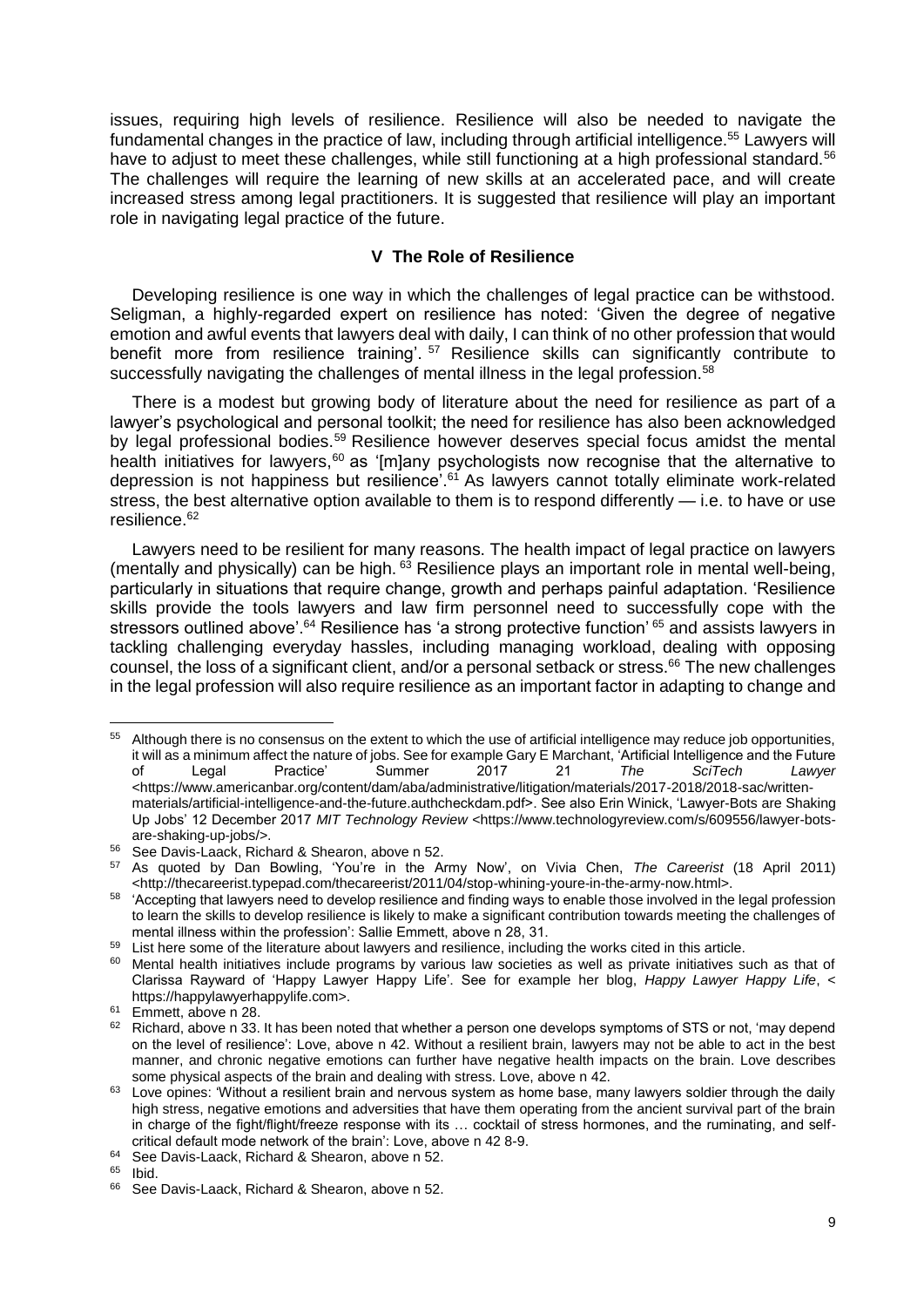in learning. Learning anything new and adapting to new circumstances are inherently stressful and demands resilience.

Although there are significant (health and other personal) benefits to legal practitioners in developing resilience, the benefit of resilience extends beyond the personal to the professional, <sup>67</sup> because resilient lawyers can be more productive and could produce better legal outcomes.

Despite the importance of resilience for lawyers, the results of an empirical study has indicated that there may be low levels of resilience in lawyers.<sup>68</sup> Developing resilience need not be limited to practising lawyers, and law schools could adopt some of the principles of positive psychology to develop resilience in law students.<sup>69</sup>

# **VI Positive Psychology – The Science Behind Resilience**

Positive Psychology is **'**the scientific study of the strengths that enable individuals and communities to thrive'. The goal of Positive Psychology is to 'provide the conditions and processes that contribute to flourishing or optimal functioning of people, groups and institutions'.<sup>70</sup> The field is founded on the belief that people want to lead meaningful and fulfilling lives, to cultivate their best and enhance life experiences. Positive Psychology as a discipline moves 'away from a purely deficit-based model of mental health, toward the inclusion of strength and competencebased models that focus on prevention and building strengths'.<sup>71</sup> It aims to 'move from a disease model, where the focus is solely on fixing what is wrong with people, to a health model, where the focus is on building positive traits and skills that foster optimal functioning'.<sup>72</sup>

Positive Psychology has enjoyed significant popular appeal and its principles have been adopted outside of the strict academic and professional disciplines of psychology, as evidenced for example by the publications of Professor Martin Seligman, that include academic texts as well as books in the accessible mass-media self-help genre.<sup>73</sup> The state of South Australia for example hosted Prof Seligman as the Thinker in Residence from 2012-2013, with a view to developing a strategy for increasing wellbeing in South Australia.<sup>74</sup> This paper draws on the work of Prof Seligman and others in the discipline of positive psychology on resilience.

Positive Psychology focusses on the study of human flourishing, and resilience is an important component thereof. Resilience is one of the seven components of the 'PROSPER' model, with the other components being Positivity, Relationships, Outcomes, Strengths, Purpose, and Engagement.<sup>75</sup> These seven characteristics are what is needed for human beings to flourish. The PROSPER framework has been used as 'an organiser for positive psychological interventions that can help people, groups, organisations or communities'.<sup>76</sup> The PROSPER model was based

l

<sup>67</sup> Larry Richard, 'We need a Chief Resilience Officer' on LawyerBrain, *What Makes Lawyers Tick* (21 August 2013), < https://www.lawyerbrainblog.com/2013/08/we-need-a-chief-resilience-officer/ >. Bowling makes a similar point, stating that 'encouraging and promoting well-being beyond merely the treatment of illness will increase professional competence, professionalism, and work satisfaction'. See Daniel S Bowling, 'Lawyers and their Elusive Pursuit of Happiness: Does it Matter?' (2015) 7(35) *Duke Forum for Law & Social Change* 50.

<sup>68</sup> Vijayendran, above n 26. According to a study conducted in the USA, 90 per cent of lawyers tested scored below the 50<sup>th</sup> percentile.

<sup>&</sup>lt;sup>69</sup> It has been proposed that law schools should learn from the science of positive psychology. SeeTodd David Peterson and Elizabeth Waters Peterson, 'Stemming the Tide of Law Student Depression: What Law Schools Need to Learn from the Science of Positive Psychology' (2009) 9(2) *Yale Journal of Health Policy, Law, and Ethics*.

<sup>70</sup> Toni Noble and Helen McGrath, 'PROSPER A new framework for education' (2015) 5(2) *Psychology of Wellbeing* 1.

<sup>71</sup> Southwick, Bonanno, Masten, Panter-Brick & Yehuda, above n 69.

<sup>&</sup>lt;sup>72</sup> Peterson and Peterson, above n 59, 362.<br><sup>73</sup> For a list of his publi

a list of his publications, see his curriculum vitae, available from <https://ppc.sas.upenn.edu/sites/default/files/seligmancv2018.pdf>. He has published more than 30 best-selling books and hundreds of scholarly publications.

<sup>74</sup> See Martin Seligman, Building a State of Wellbeing: A strategy for South Australia, (2013).

<sup>&</sup>lt;sup>75</sup> Noble and McGrath, above n 70, 1.

<sup>76</sup> Ibid.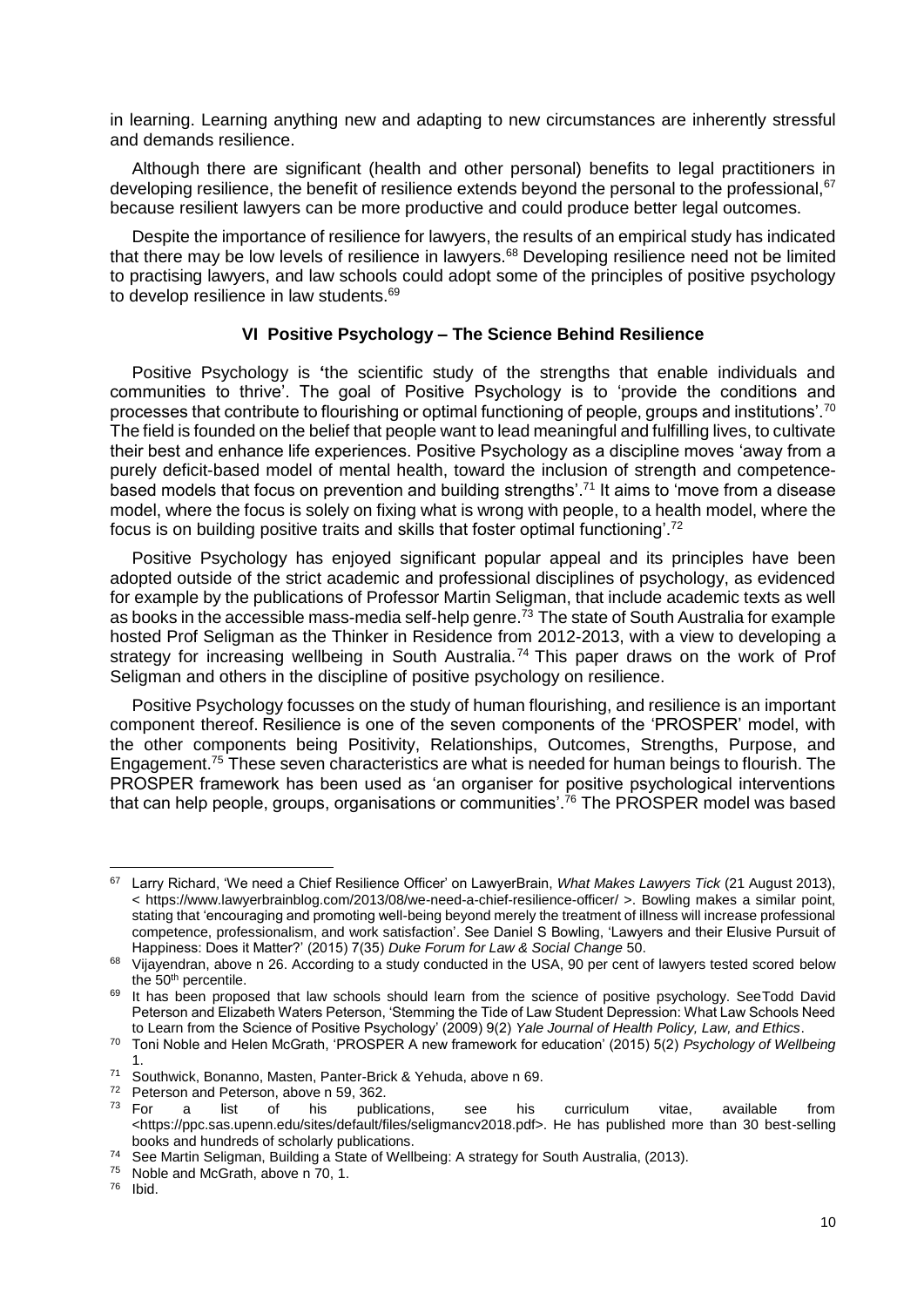on the well-known PERMA-V Model developed by Seligman,<sup>77</sup> and has been specifically proposed and adopted as a framework for positive education.<sup>78</sup> Positivity (P) is about optimism, happiness and life-satisfaction. Engagement (E) requires the crafting of more flow experiences. Relationships (R) should involve authentic, meaningful, life-enhancing connections. Meaning (M) includes creating purpose, passion and fulfillment. Achievement (A) includes accomplishment inspired action, and vitality (V) refers to optimal wellness and strong and healthy bodies.  $79$ 

Resilient individuals have built up a set of 'core competencies' that give them 'mental toughness and mental strength, optimal performance, strong leadership and tenacity'.<sup>80</sup> Resilient people are 'less prone to giving up when they experience setbacks.'81

# **VII Teaching and Developing Resilience**

Resilience can be developed in two ways:

- It can develop naturally (spontaneously), without any intervention or program aimed at the developing of resilience<sup>82</sup>, or
- It can be developed by design, through a purposive program or considered actions.

Although some individuals are naturally resilient, or may develop resilience through the trials and tribulations of life, there are advantages in enhancing resilience-development through dedicated programs. The United States Army for example in 2011 adopted a program for the systematic and deliberate development of resilience in the form of the Comprehensive Soldier Fitness (CSF) program.  $83$  Its three components  $84$  were 'based on PERMA: positive emotion, engagement, relationships, meaning, and accomplishment — the building blocks of resilience and growth'. $85$  Despite some of its limitations,  $86$  'tests demonstrate the effectiveness of the [CSF] program in building emotional and social fitness, and some tests demonstrate the positive impact of positive psychology...'.<sup>87</sup> Not all resilience training needs to be as comprehensive as the CSF program to deliver benefits, and findings suggest that 'resilience training, particularly [training initiatives] based on mindfulness and/or cognitive and behavioural skills, may be able to enhance resilience'. <sup>88</sup>

Other examples of successful resilience programs outside the military include resilience development in elite sportspersons<sup>89</sup> and teachers.<sup>90</sup> In workplace settings, for example, the

l

<sup>77</sup> The components of the PERMA-V model are: Positivity, Engagement, Relationships, Meaning, Achievement, and Vitality. Seligman originally conceptualised the PERMA Model, and the PERMA-V model was a later adaptation to include the aspect of Vitality. This element was added by Emilya Zhivotovskaya, a former graduate student of Seligman, and Seligman has since incorporated vitality into his original model.

 $78$  See Noble and McGrath, above n 70.

 $79$  See Seligman, above n 77.

<sup>80</sup> Davis-Laack, Richard, and Shearon, above n 52.

 $\frac{81}{82}$  Ibid.

Typically resilience can develop as a response to adversity. See Noble and McGrath, above n 70, 13.

<sup>83</sup> See Seligman, above n 74, 51. The program developed by the United States Army was based on a program originally developed by the University of Pennsylvania. The program was interactive and included short video clips that could be accessed by soldiers on demand.

<sup>84</sup> It consisted of three components: a test for psychological fitness, self-improvement courses available following the test, and "master resilience training" (MRT) for drill sergeants.

<sup>85</sup> Martin E P Seligman, 'Building Resilience', (2011) APRIL 2011 *Harvard Business Review* 103.

<sup>86</sup> The CSF program has been criticised on many grounds, including for not having combatted depression and PTSD in USA Army personnel as well as had been hoped when it was first implemented. It was also extremely expensive.

<sup>87</sup> National Centre for Biotechnology Information, *Preventing Psychological Disorders in Service Members and Their Families: An Assessment of Programs: Chapter 4 Evidence for Department of Defense Interventions for Preventing Psychological Disorders* (2014) <https://www.ncbi.nlm.nih.gov/books/NBK222171/#sec\_0151>.

 $\frac{88}{89}$  Ibid.

See for example Stephen P Gonzalez, Nicole Detling and Nick A Galli, 'Case studies of developing resilience in elite sport: Applying theory to guide interventions' (2016) 7(3) *Journal of Sport Psychology in Action*.

<sup>90</sup> See for example Caroline F. Mansfield, Susan Beltman, Tania Broadley and Noelene Weatherby-Fell 'Building resilience in teacher education: An evidenced informed framework' (2016) 57 *Teaching and Teacher Education* 77.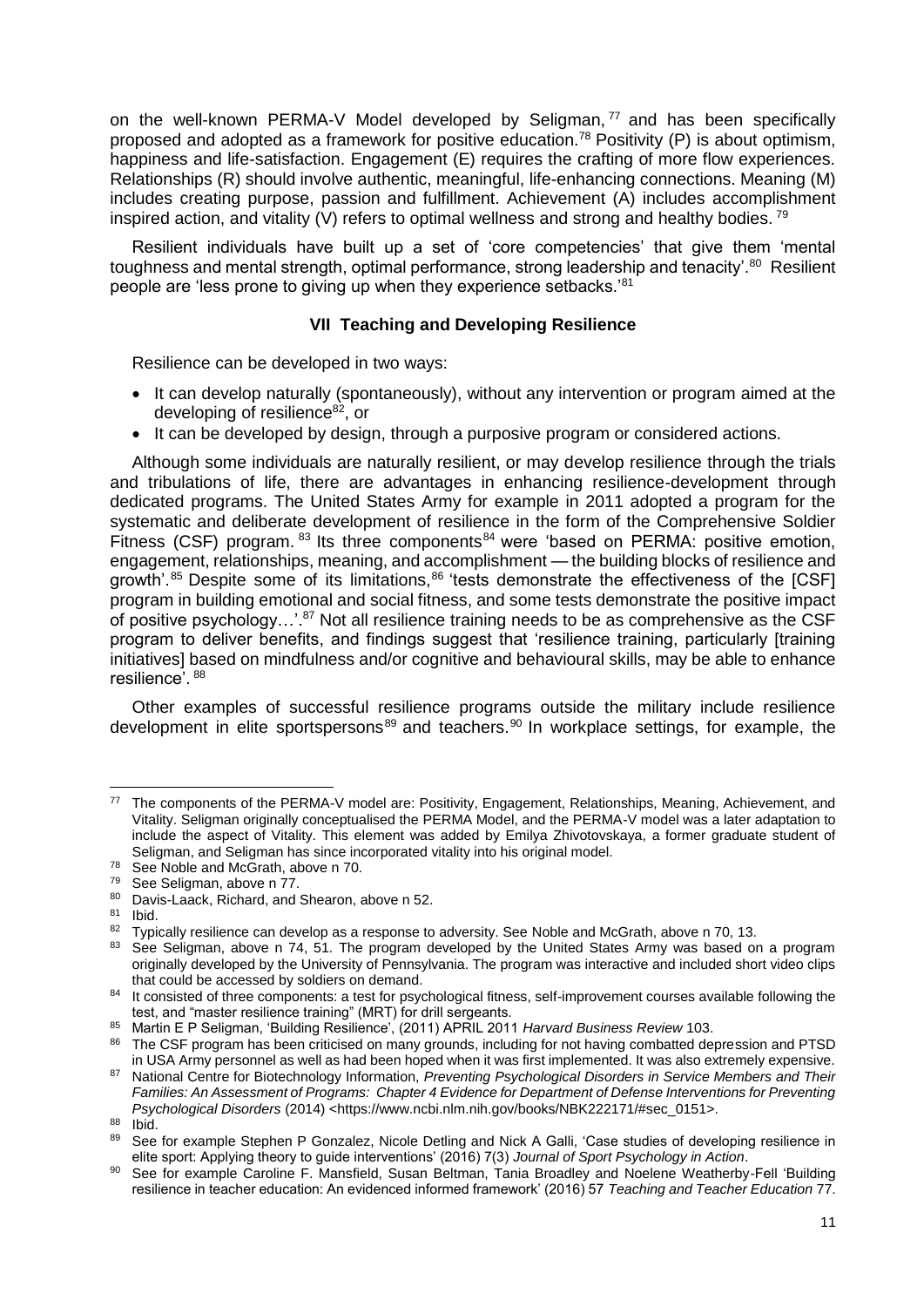READY program has been successful in promoting 'psychosocial well-being'.<sup>91</sup> Programs for the intentional development of resilience has also been adopted by educational institutions, including the University of Pennsylvania and Duke University. <sup>92</sup> In Australia, resilience development has also featured in the program adopted by South Australia in 2012.<sup>93</sup> Resilience training also features in legal vocational training. The Australian College of Law, an institution which teaches professional legal training to graduate lawyers for purposes of admission to legal practice, requires of students to complete a compulsory module, which was developed in collaboration with leading law firms, that also includes resilience training.<sup>94</sup> The College of Law has also run a Resilience and Wellbeing in Practice program since 2010 in collaboration with several major national law firms.<sup>95</sup> Resilience training has also been used successfully in law 'incubators'.<sup>96</sup> Further, a recent study concluded that '[r]esilience interventions based on a combination of CBT [cognitive behaviour therapy] and mindfulness techniques appear to have a positive impact on individual resilience'.<sup>97</sup>

# **VIII Competitive Mooting as a Way to Develop Resilience at Law School**

Participation in competitive mooting provides an excellent opportunity for the development of resilience in law students. Firstly, as explained above, competitive mooting is a form of experiential learning, and therefore well-suited to the development of practical skills and behaviours,<sup>98</sup> including skills such as resilience. Second, the learning environment of members of a competitive moot team is unlike that of their usual LLB or JD classes as it involves small group academic and practical coaching. <sup>99</sup> If is a learning environment where independent learning is the norm, and where, as in practice, students are required to work in a collaborative team environment so as to do well in the competition. It is a learning environment that has much in common with that of a practical legal training program in which positive results were achieved with resilience training.<sup>100</sup>

# **A** *Developing Resilience Naturally Through Competitive Mooting*

Competitive mooting naturally provides opportunities for the development of resilience, and it is likely that students will automatically develop resilience incidentally as a consequence of being part of a competitive moot team. There are significant challenges and stressors in moot competitions that present opportunities for the growth and development of resilience, as noted

 $91$ See for example Nicola W. Burton, Ken I. Pakenham & Wendy J. Brown 'Feasibility and effectiveness of psychosocial resilience training: A pilot study of the *READY* program' (2010) 15(3) *Psychology, Health & Medicine*. 92 Duke University has a course on 'Well-being in the Practice of Law'. Danile S Bowling, 'Lawyers and their elusive

pursuit of happiness: does it matter', (2015) 7(37) *Duke Forum for Law & Social Change*, 51.

 $93$  See Seligman, above n 74.

 $^{94}$  The College of Law, above n 35.

 $\frac{95}{96}$  Ibid.

<sup>96</sup> M Mark Heekin, 'Implementing Psychological Resilience Training in Law Incubators' (2015) 15 *Journal of*  Experiential Learning 286 <http://www.tourolaw.edu/JEL/Articles/vol1-2-15/IMPLEMENTING\_PSYCHOLOGICAL\_RESILIENCE.pdf>. The author proposes an approach similar to that adopted by the US Army due to certain commonalities he identifies between the practice of law and preparing for combat

<sup>97</sup> Sahbh Joyce, Fiona Shand, Joseph Tighe, Steven J Laurent, Richard A Bryant, Samuel H Harvey, 'Road to resilience: a systematic review and meta-analysis of resilience training programmes and interventions' (2018) *BMJ Open* 7 < https://bmjopen.bmj.com/content/8/6/e017858.long>.

<sup>98</sup> See also Heekin, above n 96, 294. The author argues that the best place to include resilience training is in simulated practice programs at universities in experiential settings, or in his words, law incubators. He laments the lack of buy-in from some professional programs, and points out that 'students are young and idealistic and are therefore more likely to take on the resilient qualities necessary for professional life'.

<sup>99</sup> It is small group coaching by a (hopefully) committed coach.

<sup>&</sup>lt;sup>100</sup> See Tang and Ferguson, above n 26, 46-47. The authors note: 'Team work is not uncommonly a source of stress and conflict. Similarly, a supported environment where mistakes are tolerated, if not encouraged, can facilitate deep learning and professional development, but often in ways which are not entirely foreseeable or controllable. However, such experiences can also be transformed, with guidance from mentors and team members, into useful learning experiences about working with others under pressure'.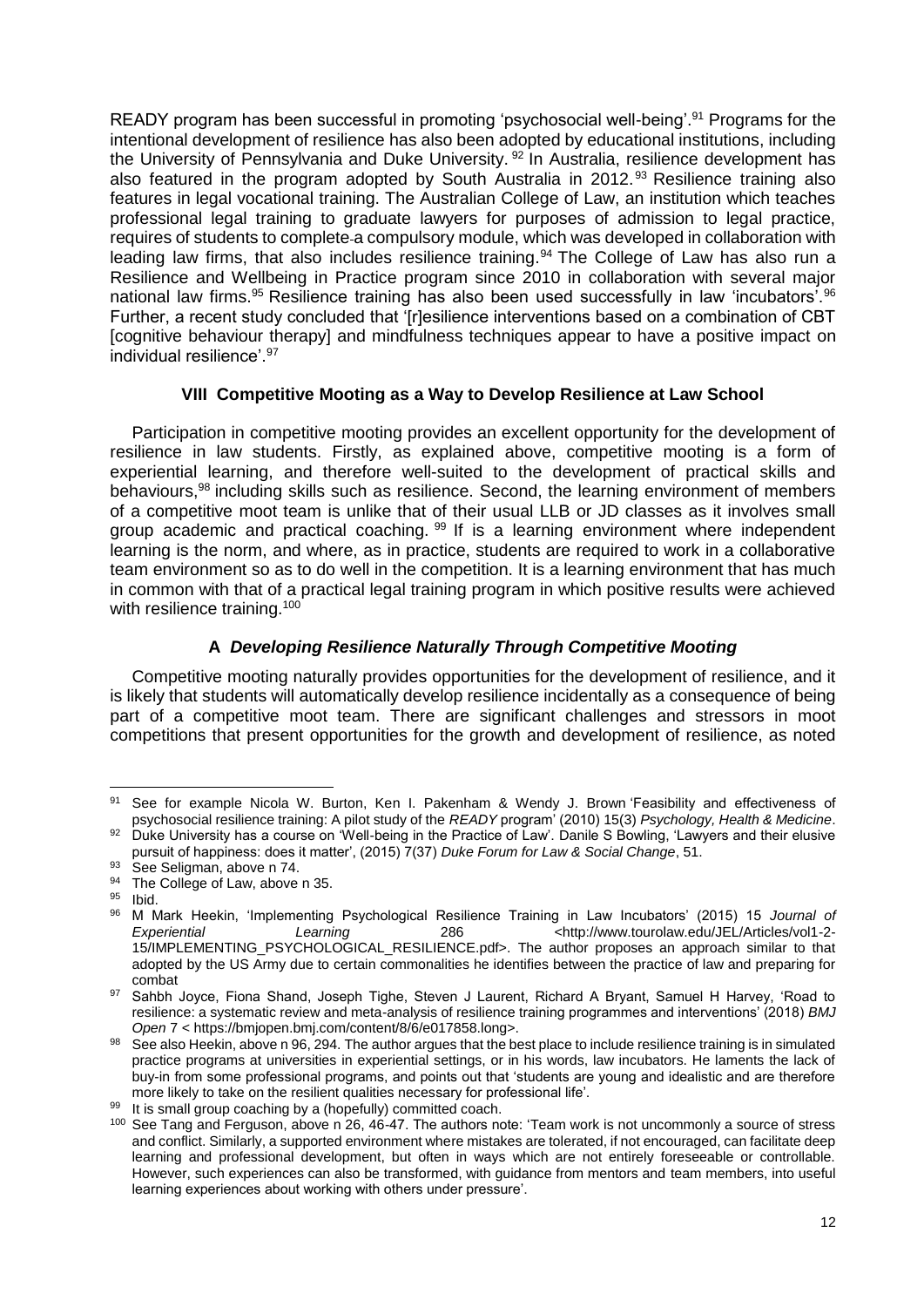above. Situations that arise in the competitive mooting experience where students can learn and develop, include:

- having to deal with unknown and complex legal materials and areas of law;
- conducting large volumes of research, and the difficulties encountered whilst researching, for example difficult and sometime fruitless research;
- working closely with team members in stressful situations over an extended period of time:
- developing new skills, e.g. oral advocacy skills, with varying degrees of success;
- experiencing pressure to perform well from team members, coaches and/or universities; in strict and short time-limits;
- the fear of public embarrassment, and the fear of letting the team down;
- actual embarrassment in public or in front of guest moot judges, and actually letting the team down in a competitive situation; and
- the mere duration of a mooting competition that can span from 2 to 8 months, where the workload is intense and there are many uncertainties.

Competitive mooting can therefore naturally bring out and develop character strengths that are developed by 'significant cognitive, emotional, and physical challenges',<sup>101</sup> such as 'courage, teamwork, optimism, honesty, persistence, leadership, and self-regulation'.<sup>102</sup> This occurs while students negotiate the challenges and stressors through their own efforts, and with the assistance of a coach and their team. Competitive mooting also provides an excellent opportunity for the development of grit, an important aspect of resilience. Grit is in essence the ability to passionately pursue long-term goals,<sup>103</sup> which personified a competitive moot which can span many months.

Further, the practice of moot judges giving feedback to students after all practice moots<sup>104</sup> naturally provides opportunities for students to debrief and reflect, important components of building resilience. Students can during the preparation phases see how their knowledge and skills have increased over the weeks or months. The normal trials and tribulations of competitive mooting – wins and losses, good moots and bad moots, successful arguments and failed arguments – all contribute to building resilience. Sometimes teams may be eliminated early in a competition, and team members will have to process and deal with their disappointment of not seeing their work of many weeks coming to fruition. In short, there are many occasions in competitive mooting where students will have to pick themselves up, dust themselves off, and carry on. Finding that they can do it, develops confidence in the students. The process itself requires students to step up, manage themselves, be positive and carry on. The process of developing resilience can be significantly augmented by a skilled and passionate moot coach, who is willing to engage with the team members' emotions and growth. <sup>405</sup> With a supportive and engaged coach, students will also have the opportunity to debrief and reflect, and can be encouraged, mentored and guided.

l <sup>101</sup> Cornum, Matthews & Seligman, above n 101, citing M D Matthews, *Positive psychology: Adaptation, leadership, and performance in exceptional circumstances* in P. A. Hancock & J. L. Szalma (eds.), Performance under stress (Ashgate, 2008).

 $102$  lbid.

<sup>103</sup> Cornum, Matthews, and Seligman, above n 101, citing A L Duckworth, C Peterson, M D Matthews, & D R Kelly, 'Grit: Perseverance and passion for long-term goals' (2007) 92 *Journal of Personality and Social Psychology.*

<sup>104</sup> Preparing for a competition requires teams to do many practice moots, often in front of volunteer judges that can include academics, practitioners or alumni. These practice moot judges will generally provide feedback to the students on their performance in oral advocacy, and also on the content of their legal arguments.

<sup>&</sup>lt;sup>105</sup> See for example Prue Vines, 'Working Towards the Resilient Lawyer: Early Law School Strategies' (2011) Research<br>Paper No 31, University of New South Wales, Faculty of Law Research Series. 8 Paper No 31, University of New South Wales, Faculty of Law Research Series, 8 <http://law.bepress.com/cgi/viewcontent.cgi?article=1300&context=unswwps-flrps11>. She laments the fact that law teachers are sometimes unwilling to engage with mental health issues of students, as it does not relate directly to the careers of the academics. Moot coaching may however fall in a different category of academic engagement with students.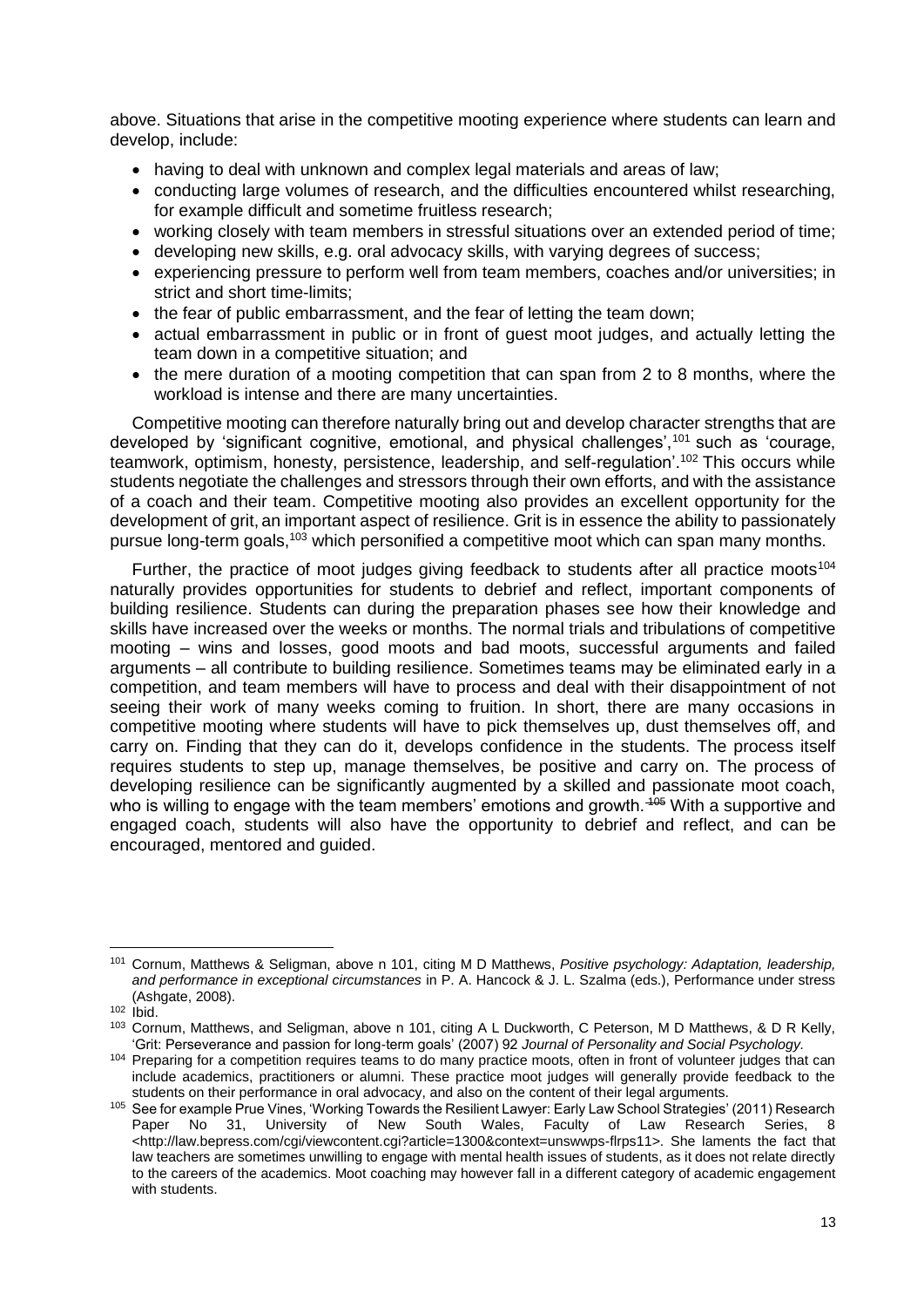# **B** *Enhancing the Development of Resilience Through Competitive Mooting: Developing Resilience by Design*

Even though competitive mooting will most likely naturally develop resilience in students, there are opportunities for moot coaches to enhance this process intentionally, instead of leaving the development of resilience to chance. There are no (or perhaps very few) opportunities in law school that rival the resilience-building opportunities in competitive mooting and moot coaches can actively leverage these to enhance the development of resilience in students. Moot coaches should be able to embody some of the principles of Positive Psychology into the moot coaching process without too much difficulty.

A good starting point is the skills that according to the American Psychological Association, need to be taught to increase resilience,<sup>106</sup> and the strategies of Positive Psychology to build a resilient mindset. These largely overlap, and can be summarised as follows:

- Employing a 'strengths-based focus',  $107$
- Practicing a 'growth mindset (using the inevitable obstacles in life to learn from) as opposed to a fixed mindset (where setbacks are seen as failures).<sup>108</sup>
- 'Look[ing] for the good" as opposed to fault-finding. This can install neutral paths of optimism in [the] brain and allow [a person] to see negative events as temporary and not pervasive'; 109
- 'Develop[ing] healthy GRIT (sic) in order to persevere with determination'; 110
- 'Incorporat[ing] more meaning and purpose in … life, which automatically produces greater well-being';<sup>111</sup> and
- 'Installing more positive emotions into [the] brain on a regular basis [to mediate] depressive thinking and [promote] greater resilience'. <sup>112</sup>

These identified skills and strategies can be adjusted and applied in a moot coaching environment as suggested below. No empirical study has however as yet been done yet on the effectiveness of these strategies in competitive moot teams, and the suggestions below have been formulated based on a combination of general principles of Positive Psychology and the work of authors on the application of Positive Psychology in legal practice.<sup>113</sup>

# 1 *Designing Competitive Moot Participation as an Educational Experience*

Before starting the coaching process, a moot coach can consider how they can facilitate student learning outcomes in the competitive mooting process 'by creating an optimal learning environment and opportunities to learn specific skills that enhance outcomes and accomplishments'.<sup>114</sup> Consideration should be given to how the team can best be managed not just for competitive and educational outcomes, but also for personal development, and in

 $111$  Ibid.

 $\overline{a}$ 106 See Emmett, above n 31. She notes that these skills include: defusing negative self-talk, developing a positive attitude to challenges, connecting and maintaining good relationships with others, accepting what is happening in difficult situations, recognising and dealing with thoughts and feelings effectively, practicing mindfulness, developing realistic goals and moving towards them; maintaining self-control; maintaining perspective; taking decisive actions in adverse situations; looking for opportunities of self-discovery; developing self-confidence; and taking care of one's mind and body. There's no magic formula, but issues such as the availability of staff and other resources, provision of introductory lectures/subject matter specific orientation, selection of team members, etc should be considered.

<sup>107</sup> See Love, above n 42, 9.

<sup>108</sup> Ibid.

<sup>109</sup> Ibid.

<sup>110</sup> Ibid.

<sup>112</sup> See Love, above n 42, 9, referencing Hallie Love, 'The Benefits of Positive Emotions' (2014) 53(29) Bar Bulletin.

<sup>&</sup>lt;sup>113</sup> The works cited in this article have been used for this analysis.

<sup>114</sup> Noble and McGrath, above n 70, 5.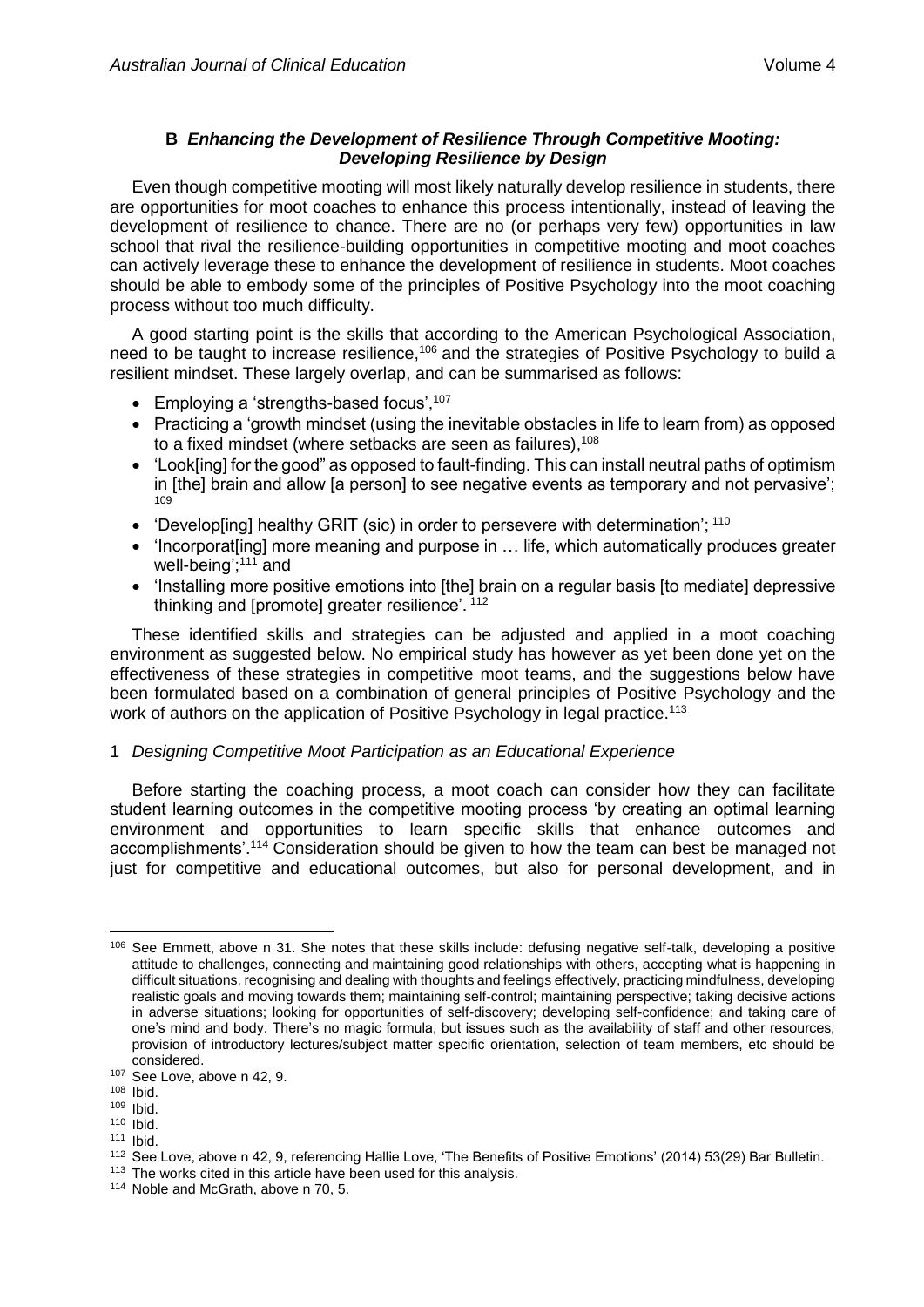particular the development of resilience. It is recommended that the coach be transparent about how the moot experience will contribute to building resilience.

#### 2 *Adopting a Strengths-Based Approach and a Growth-Mindset*

Under the PROSPER framework, resilience is developed by focussing on strengths and using a strengths-based approach including the identification of strengths.<sup>115</sup> Recognising the individual strengths that each person brings to the team is important. An approach focussed on identifying the team members' strengths right at the start of the moot competition, can be beneficial as focussing on strengths in conjunction with the adoption of a growth-mindset furthers the development of resilience. Coaches should develop and emphasise a growth mindset in the team members. That means that students should be encouraged to use the inevitable obstacles that will present themselves during the moot competition consciously as opportunities to learn. Further, a growth-mindset allows setbacks and failures to be seen as part of the natural process of growth. This is in direct contrast to a fixed mindset, where any setback is seen as a failure.<sup>116</sup> Seeing setbacks as part of a process of growth help students develop resilience skills. A growthmindset also allows for the development of 'grit', something which is often seen to be part of resilience.<sup>117</sup> Focussing on their personal strengths and especially on any growth, improvement or development can help students be more optimistic. 'This can install neutral paths of optimism in [the] brain and allow [a person] to see negative events as temporary and not pervasive'. <sup>118</sup> A student can use the strengths-based approach and growth-mindset to manage the challenges of legal practice.

#### 3 *Developing Positivity*

Richard notes that 'our mindset is the biggest controllable factor in coping successfully with change'.<sup>119</sup> Positivity can be increased through a focus on positive emotions, a positive mindset, positive relationships, positive dialogue, and positive behaviour.<sup>120</sup> Students can be alerted to the extent to which thoughts influence feelings, and feelings influence behaviour. Richard argues that the appropriate ratio of positive to negative emotions needed are 3:1.

Coaches and students on moot teams should also consciously 'hunt for the good stuff'.<sup>121</sup> Students should be helped to look for the good as opposed to just finding fault.<sup>122</sup> The feedback process in mooting – although beneficial for reflection – can result in negativity. Helping students to identify what they did well, even though there is still room for improvement, especially in oral practices, can be very beneficial. A good strategy would be to ask students perhaps at the end of a practice moot, or at the end of a week of research, to identify what they did well, and should continue to do. $123$ 

Richard recommends a regular personal practice of finding 'three good things' and taking 60 seconds to savour those three good things.<sup>124</sup> He recommends consistent practice over a period of two weeks or more. This type of practice would be easy to build into the work of a moot team, for example by including a standard item such as 'let's track our progress this week' in a weekly debrief session and deliberately celebrating the positive. Innovative moot coaches will no doubt come up with other creative ideas of implementing this recommendation. Opportunities to encourage positivity and the generation of positive emotions should be actively sought.<sup>125</sup> Moot

 $\overline{a}$ 

<sup>121</sup> Richard, above n 43.

<sup>115</sup> Ibid.

<sup>116</sup> Love, above n 42 9.

<sup>117</sup> Richard, above n 43.

<sup>118</sup> Love, above n 42 9.

<sup>119</sup> Richard, above n 43.

<sup>&</sup>lt;sup>120</sup> Richard notes that these strategies have a positive impact on hormones. See Richard, above n 43.

<sup>122</sup> Love, above n 42.

<sup>123</sup> Love, above n 42, 9.

<sup>124</sup> Richard, above n 43.

<sup>125</sup> Noble and McGrath, above n 70, 5.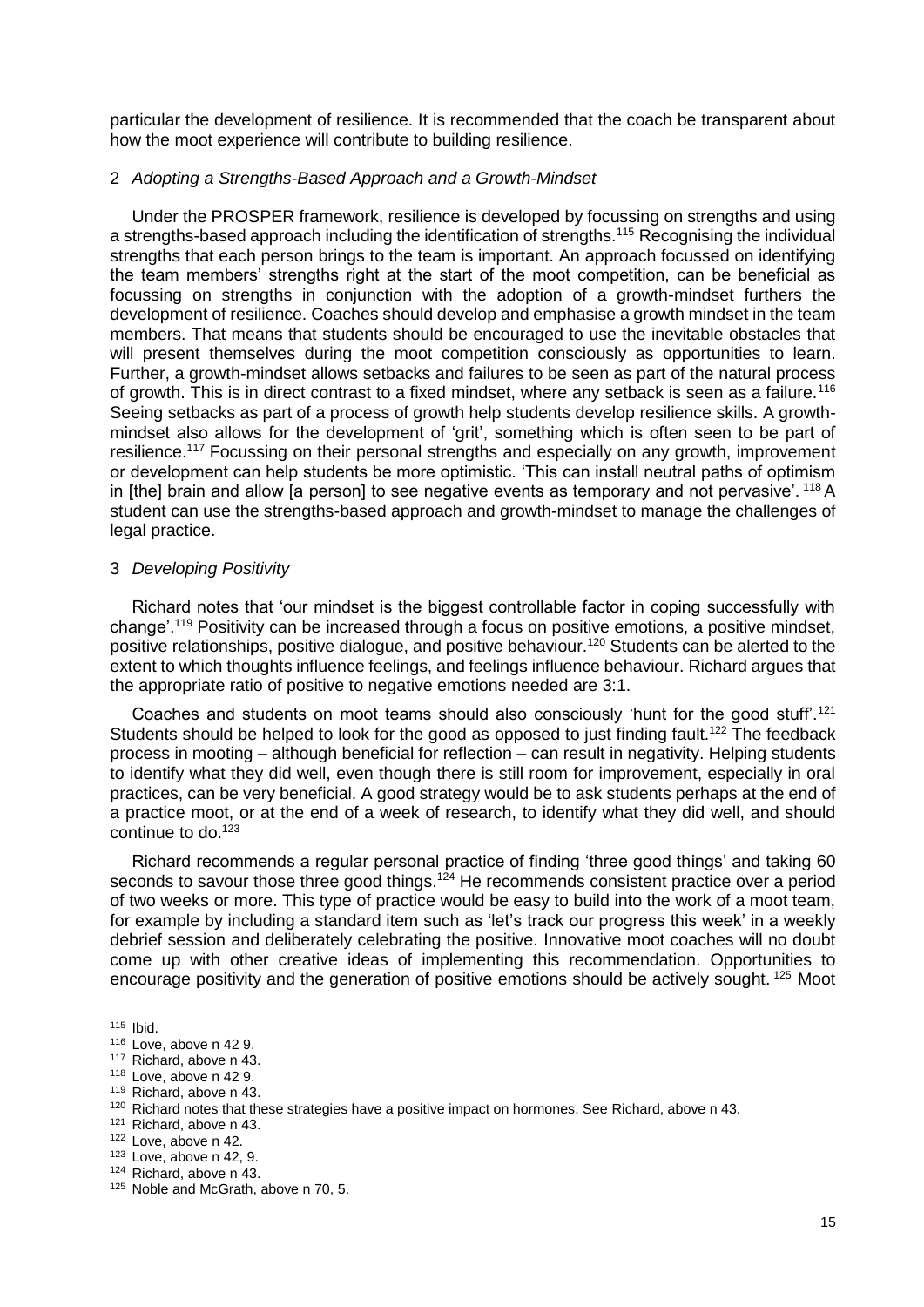coaches can also be effective role-models of positivity, and use fun and humour in their interactions with their moot teams. Especially in challenging times, students should be encouraged and guided to generate positive emotions as these can reduce depressive thinking and promote greater resilience.<sup>126</sup> It is important to defuse negative self-talk,<sup>127</sup> and although students should acknowledge areas in which they require growth, coaches should provide perspective, emphasise the principles of a growth mindset, and counter negative self-talk. For example, a single poor performance does not make a student a 'bad mooter'. In fact, two or more successive poor moots do not mean that the student will never get it right. Guiding students to avoid catastrophising<sup>128</sup> is an important role for the coach in helping students build resilience. Instead, students should be encouraged to adopt a positive attitude to challenges.<sup>129</sup> In this regard the coach can also model behaviour, for example by acknowledging when the coach does not know the answer to something, and demonstrating how to go about finding an answer. Leading by example can be powerful.<sup>130</sup>

Albert Ellis's ABCD model is a powerful tool that students can use to develop positivity.<sup>131</sup> The ABCD model has been used in the military to develop resilient thinking.<sup>132</sup> Soldiers are taught that Adversity (A), leads to Beliefs (B) about that adversity (resulting in thoughts that are 'heat of the moment' reactions such as 'I am a failure'), that can have emotional Consequences (C) such as persistent negative emotional states. The D in the acronym is for 'Dispel' – the action of quickly and effectively dispelling unrealistic beliefs about adversity. Students should be encouraged to examine their beliefs about adversity. For example, the adversity of having been unable to answer questions in a practice moot, can lead to the belief in the student that they will never be good enough to compete, and the consequence may be that the student withdraws emotionally from the process. Dispelling such an unrealistic belief, by, for example pointing out that there is still enough time to improve, and by emphasising the improvements already made and that can still be made, can assist students to be more resilient. Students can be taught to apply the ABCD formula themselves. The use of strengths, management of emotions and avoidance of negative thinking can be effectively incorporated into the coaching of moot teams. These strategies, if internalised, form part of learning that a student can also employ later in legal practice.

#### 4 *Building Strong Interpersonal Connections*

Richard notes that building resilience in essence requires thinking differently, and connecting more.<sup>133</sup> Building and maintaining strong, positive interpersonal relationships make individuals more resilient, and learning to develop such positive relationships is an important life skill and an important part of building resilience.<sup>134</sup> The coach can help to facilitate good team relationships, but should also encourage students to balance their schedules and successfully negotiate the conflicting demands of their social schedules with friends and family. A positive relationship between the coach and the team should also be fostered.<sup>135</sup>

<sup>126</sup> Love, above n 42 9, referencing Hallie Love 'The Benefit of Positive Emotions' (2014 35(29) *Bar Bulletin*.

<sup>127</sup> American Psychological Association, *The Road to Resilience* (2018) <https://www.apa.org/helpcenter/roadresilience.aspx>.

<sup>128</sup> Ibid.

<sup>129</sup> Ibid.

<sup>130</sup> Ibid.

<sup>131</sup> See Karen Reivich, Martin E P Seligman and Sharon McBride, 'Master Resilience Training in the US Army' (2011) January 2011 *American Psychologist*. For a handy guide on the ABC model, see Dartmouth University, *Guide 3, Understanding our Response to Stress and Adversity* (undated) <https://www.dartmouth.edu/~eap/abcstress2.pdf>

<sup>132</sup> Yezen Nwiran and Seph Fontane Pennock, 'Resilience in Positive Psychology: Bouncing Back & Going Strong', *Positive Psychology Program* (2017) <https://positivepsychologyprogram.com/resilience-in-positive-psychology/>. <sup>133</sup> Richard, above n 43.

<sup>134</sup> See American Psychological Association above n 127. See also Noble and McGrath, above n 70, 5 on PROSPER.

<sup>135</sup> See also Noble and McGrath, above n 70, 5 on PROSPER.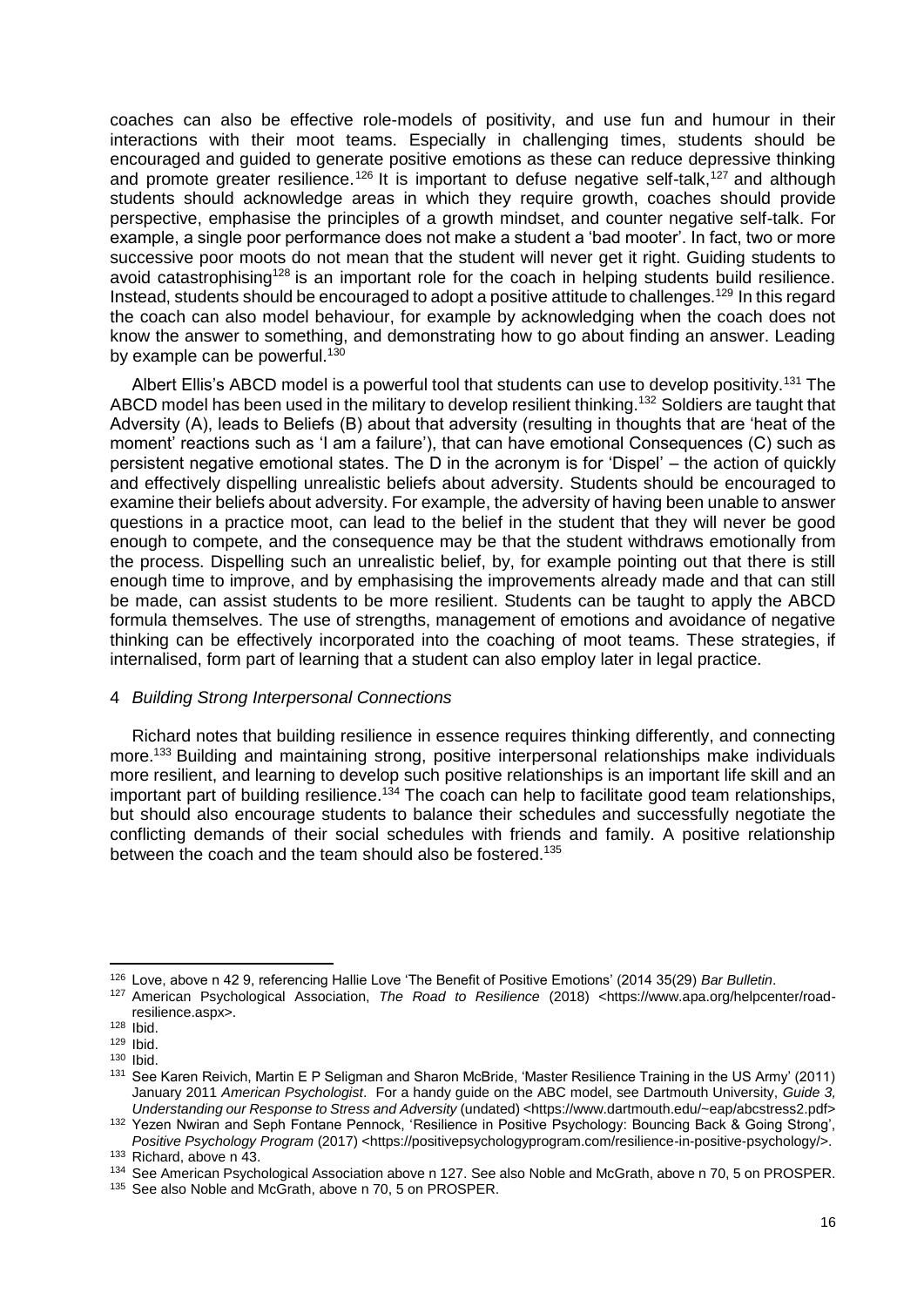Team members should be encouraged to support each other, including with 'activeconstructive' responses.<sup>136</sup>

#### 5 *Focussing on Meaning, Purpose and Goals*

Persons display more resilience if they are connected to worthy goals. Fostering the development of a sense of purpose and meaning is important in building resilience and developing realistic goals and moving towards them can help building resilience. <sup>137</sup> Students on moot teams can be encouraged to set well-articulated and realistic team and individual goals, and can be reminded of their goals in difficult times or when team members are faced with difficult choices. Being reminded of why the students have embarked on the arduous journey of a competitive moot will also help them stay positive and build grit. This skill is an important take-away for professional life.

### 6 *Developing Grit*

Grit is an important component of resilience. The best way to develop grit is to shift to a 'growth' mindset, and in that way support the achievement of goals.<sup>138</sup> Moot teams are fertile ground to develop grit and team members can be encouraged to see development and improvement through consistent and rigorous practice and thoughtful feedback.

### 7 *Giving Back and Finding Meaning*

Finding meaning and purpose is important for resilience, and giving back to the community is a powerful way to do so.<sup>139</sup> Students on a moot team can 'give back' by coaching or mentoring other students in mooting, or volunteering in other capacities. Incorporating more meaning and purpose in life automatically produces greater well-being.<sup>140</sup>

# **C** *The Role of the Moot Coach*

The importance of the role of the coach cannot be overemphasised, and coaches may benefit from special training. Coaches may benefit from learning how to develop more positive relationships with their teams, and responding more effectively for example when interacting with

<sup>&</sup>lt;sup>136</sup> Social connection should and can be increased, The use of active constructive responses in discussions are helpful. A handy guide is provided offered by the Positive Psychology Program, 'Active Constructive Communication: Say "Yes!" to Positive Relationships' (2016) <https://positivepsychologyprogram.com/active-constructivecommunication/>. This model is also used in the US Military and endorsed by Seligman. The four styles of responding are:

<sup>•</sup> *active constructive* (authentic, enthusiastic support),

<sup>•</sup> *passive constructive* (laconic support),

<sup>•</sup> *passive destructive* (ignoring the event), and

<sup>•</sup> *active destructive* (pointing out negative aspects of the event).

Students should be coached to provide active constructive responses to each other. Here's an example. Student A says that they have finally found the key case on a particular point.

Active constructive response:

<sup>-</sup> "That's great! How did you do that? And what does the case say?"

Passive constructive response:

<sup>-</sup> "That's nice."

Passive destructive:

<sup>-</sup> "I got a funny snap chat from my house mate – just check this out …."

Active destructive

<sup>-</sup> "Well you know we still have four weeks left to finish our research and it may not even be the key case.'

Coaches themselves should also focus on providing active constructive responses rather than passive constructive responses.

<sup>137</sup> See American Psychological Association above n 127. See also Noble and McGrath, above n 70, 5 on PROSPER.

<sup>138</sup> As noted above, grit involves passion and perseverance in pursuing important long-term goals. See Richard, above n 43.

<sup>139</sup> See Love, above n 42.

<sup>140</sup> Ibid, 8-9.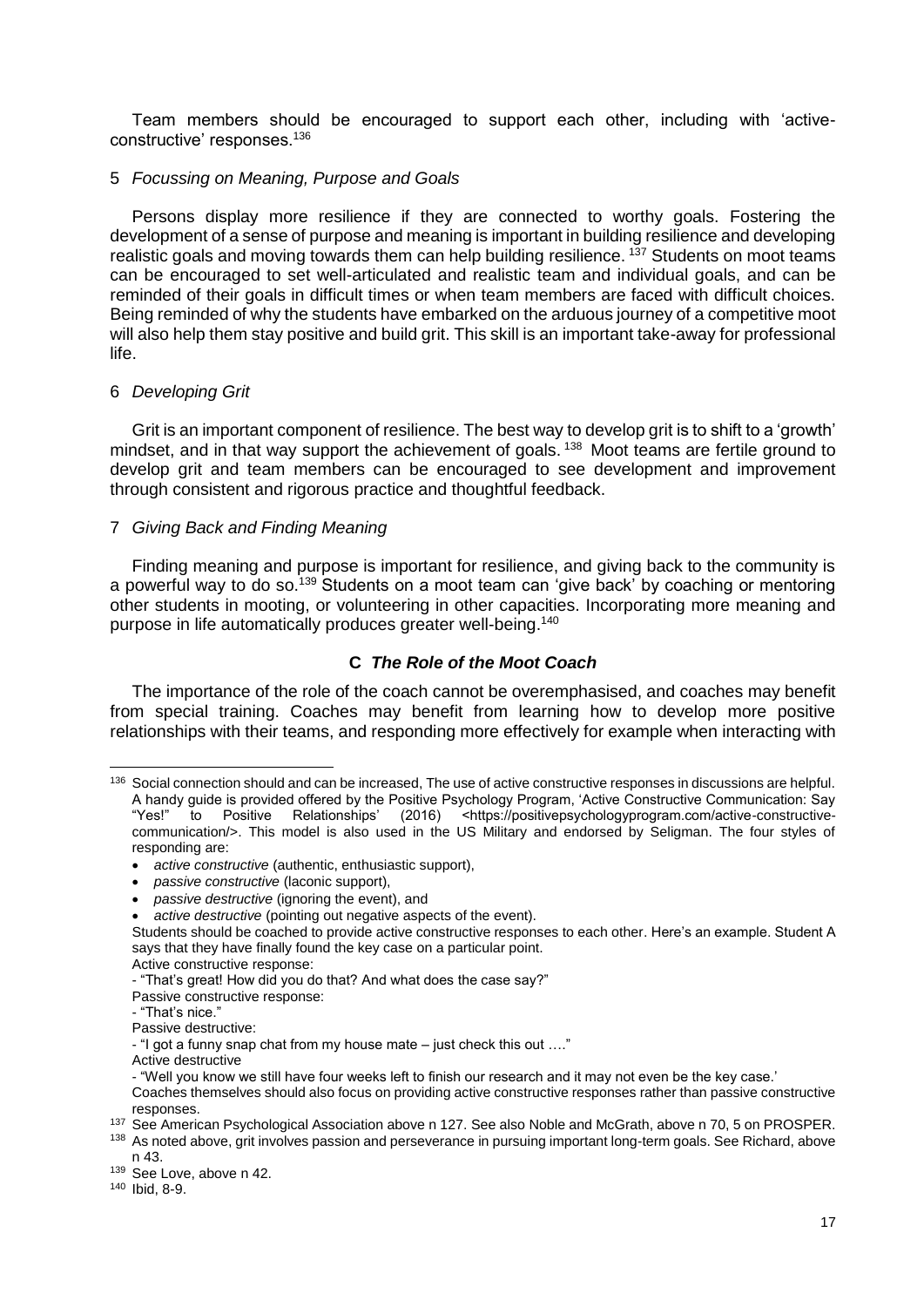the team and giving feedback (for example, learning to provide active constructive responses to positive work by the team/team members).<sup>141</sup> Coaches may also benefit from learning how to give effective praise.<sup>142</sup> For example, when a person giving feedback mentions specifics (as opposed to just saying something general like 'Good job!), the recipients of the feedback will know that the leader 'was paying attention and that the praise is authentic'.<sup>143</sup> Coaches should therefore articulate specifically what the student did well.

Coaches can also benefit from understanding how important their role is. Coaches should challenge and support students at the same time. A coach or leader should make sure that they know the team members as individuals, and that they are given feedback on how they perform as they develop.<sup>144</sup> Fostering such a climate helps a student develop resilience.

### **D** *Limitations, Constraints and Further Research Opportunities*

There are however limitations to the benefits that can be obtained from resilience development in competitive mooting. One of the key limitations is scale. As only a proportionately small number of students succeed in being selected for competitive moot teams, the benefits of competitive mooting are only available to a relatively small number of law students. There are however ways to provide opportunities to a larger group of law students by providing competitive opportunities that do not depend on team selection, allowing them to share in the benefits at least to some extent. Many universities (sometimes through the law student associations) hold 'in-house' moot competitions for their students. Leveraging the benefits of competitive mooting in such situations by introducing some of the elements of resilience building may broaden the availability of the benefits to a larger number of students.

A second limitation is a potential lack of resources, including funding for competitive moot teams, but also the availability of suitably-skilled moot coaches. The purpose of the annexure to this article "Tips for moot coaches to enhance resilience building in moot team members: the nutshell version" is to provide some general and not overly technical suggestions to law teachers who may be subject matter experts, but have been tasked with coaching a moot team for a competition. These are faculty staff who may not have the time to delve too deeply into the why's and how's of building resilience, but would benefit from practical tips. This list of tips aims to put resilience 'on the radar' of moot coaches, and to at least make them aware of the opportunity to build resilience in the students on their team. It should however be acknowledged that some moot coaches may not be particularly resilient individuals themselves, and may not all have adequate responses to adversity.<sup>145</sup>

A third limitation is that students' exposure to competitive mooting may be too short to develop substantial benefits. As students may only participate in one competitive moot during their law school years, that perhaps only spans a couple of weeks (some domestic moots only run for some six weeks),<sup>146</sup> it can be argued that there may only be a small amount of development that takes place. Nevertheless, the experience and the memory of that experience may be sufficient to have a lasting impact.<sup>147</sup>

Additionally, a further limitation may be the concerns have been expressed as to whether resilience training is not something that is solely within the purview of vocational legal educators.

<sup>&</sup>lt;sup>141</sup> Seligman above n 85, 106.

<sup>&</sup>lt;sup>142</sup> For example coaches may find the work of the Stanford psychology professor Carol Dweck on effective praise helpful. See for example Carol Dweck, 'Using Praise to Enhance Student Resilience and Learning Outcomes', American Psychology Association (2018) <https://www.apa.org/education/k12/using-praise.aspx>.

<sup>&</sup>lt;sup>143</sup> Seligman above n 85, 106. This model has been effectively used in the military.

<sup>&</sup>lt;sup>144</sup> See Dweck, above n 142.

<sup>145</sup> See Positive Psychology Program, above n 136.

<sup>&</sup>lt;sup>146</sup> For example the QUT Torts Moot and the Australia New Zealand Intervarsity Moot on Animal Law.

<sup>&</sup>lt;sup>147</sup> The memory of a past positive experience can be of assistance and it has been noted that if a person had 'positive experiences that [they] actively remember, when [they] experience difficulties, such memories can sustain [them].' See Emily Morrow, *Resilience, Self-management and the Practice of Law* (7 May 2015) New Zealand Law Society <https://www.lawsociety.org.nz/lawtalk/lawtalk-archives/issue-864/resilience,-self-management-and-the-practiceof-law>.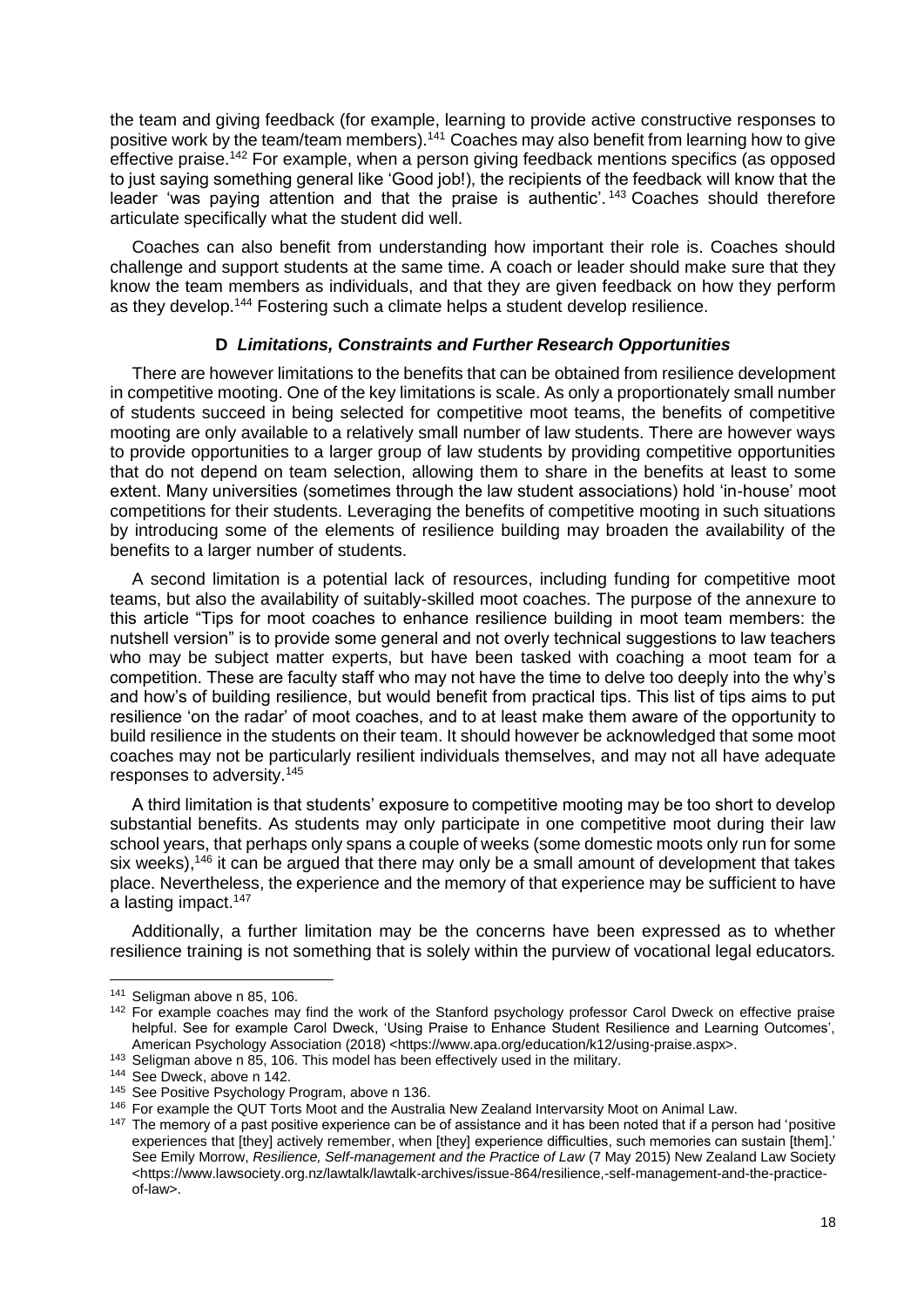Resilience training can however also be accommodated in professional (i.e. not vocational) legal education. James<sup>148</sup> argues that professional identity formation of law graduates need not only include those fostered by traditional approaches to teaching law, such as 'thinking like a lawyer', adversarialism, and individualism. This is a narrow approach to the conceptualisation of a professional legal identity, and could be replaced by a 're-envisioning and reinvention of legal education' that shifts the emphasis in professional identity formation in favour of empathy and resilience.<sup>149</sup> There should be time 'developing law student emotional intelligence as well as strategies to address law student psychological distress'.<sup>150</sup> It has already been identified that law schools should develop resilience as part of the soft skills that lawyers should have,<sup>151</sup> although some authors have warned that a big shift will be required.<sup>152</sup>

A further limitation is the lack of empirical research into the area of the effects of participation in competitive mooting on graduate outcomes generally, and the building of resilience in particular.

There are however a number of future research opportunities. The author is currently preparing for an empirical research project among recent law graduates who have participated in competitive mooting to assess the extent to which the development of general professional skills are attributed to their participation in competitive mooting. The study is also envisaged to include research on the perceived development of resilience through participation in competitive mooting, and research on the strengths and deficits in the coaching received during the participation in competitive mooting. The goal of these research projects will be to provide guidance to law schools on the pedagogical outcomes of competitive moots, information that may affect the funding of moot competitions. A further goal is to assist moot coaches in improving their coaching skills in order to increase the range of skills developed through mooting, including the capacity for resilience, which is required for a career in law. Research can and should also be extended to include potential benefits from the experience of resilience coaching in other disciplines, for example resilience training in sports and the military.

#### **IX Conclusion**

Introducing a focus on resilience in competitive moot coaching supports existing initiatives in law and legal education, and prepares students well with life skills required in legal practice in future.

Competitive mooting is highly suitable for teaching law students to be prepared for the requirements of resilience in legal practice. In particular, competitive mooting as experiential learning in a mock dispute resolution setting provides a unique pedagogical tool that is ideally suited to the development of resilience in law students. The development of resilience will be of great benefit to legal practitioners in the 'new law' paradigm, where the existing challenges of legal practice will most likely be accentuated as a consequence of new challenges. Competitive mooting is not a magic bullet in the development of resilience in all future legal practitioners, but it is perhaps one flame that can be lit in the darkness.<sup>153</sup>

 $\overline{a}$ <sup>148</sup> See James, above n 52.

<sup>149</sup> James above n 52, 205.

<sup>150</sup> James above n 52, 205 and 209.

<sup>151</sup> Kate Galloway and Peter Jones, 'Guarding our identities: the dilemma of transformation in the legal academy' (2014) 4(1) *QUT Law Review* 18 - 19: 'In addition to innovations in legal education that teach law in broader contexts and embed skills in legal education, there has been an increasing call for embedding 'soft skills' in the law degree. Soft skills are recognised as crucial for the making of a successful legal practitioner. They include 'the ability to build and sustain interpersonal relationships **...** across borders and languages and cultures **...** [as well as] resilience, selfawareness, and the ability to take multiple perspectives'.

<sup>152</sup> Galloway and Jones, above n 151, 25.

<sup>153</sup> With reference to the catchy title of the paper of Rachael Field and James Duffy, Better to Light and Single Candle than to Curse the Darkness: Promoting Law Student Well-Being through a First Year Law Subject (2012) 12(1) *QUT Law & Justice Journal.*